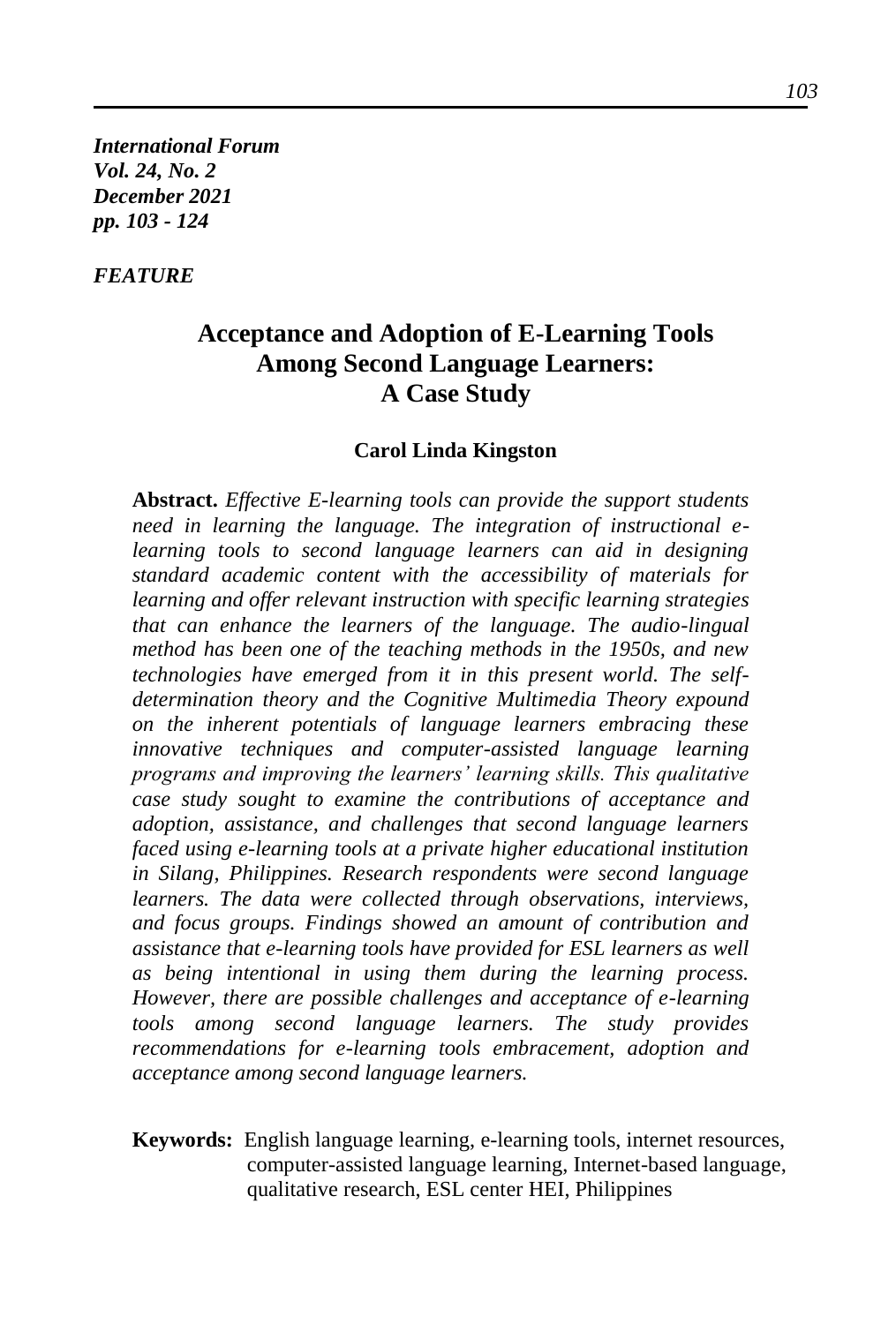### **Introduction**

Second language teaching has changed tremendously over the centuries. The English language has become one of the mandatory subjects in the curriculum for students in many countries. Hence, it is becoming a challenge for teachers, especially second language teachers, to teach second language learners. Over the years, English was introduced as a subject for passing exams and not as a skill. Therefore, the grammar-translation method was used to explain every word to make students comprehend, although this method erodes the oral development of the language (Nunan, 2011). Other methods were used like the structural method, bilingual method, communicative language method, and several other methods However, no method was proven to be best or perfect in imparting the language to the learners. Since then, English language teaching has been swinging like a pendulum for teachers to seek and discern the best method for instruction for second language learners. With the growth of technology, e-learning tools have become assets for learning a language. This has been a trial-and-error method for most second language teachers using technology for teaching (Mahyoob, 2020). However, with the increased use of technology, motivation comes along for teachers and students. Self-determination theory expounds on the intrinsic and extrinsic motivation while acquiring the targeted language (Ryan & Deci, 2000). Several studies have been done on motivation and second language learning, webtools being the tools for interest learning (Nomass, 2013; Noour & Hubbard, 2015). However, there is very little study on how learners adapt, adopt, and accept e-tools as part of the learning process.

#### **Literature Review**

As many innovative English language e-learning tools have emerged, these past instructional trends have been replaced by innovative tools. The 21st century has brought in innovative e-learning tools and has also created challenges and opportunities for its citizens worldwide (Khan, 2020 Zalat Hamed & Bolbol, 2021). Educational institutions are bound to promote these tools for better acquisition of knowledge and skills in learning. The emergence of e-learning tools has shaken up the traditional learning paradigm. E-learning was introduced in the 19th century during the computer-based learning systems seminar in Los Angeles. It was defined as online or virtual learning, which means creating a way of learning using online technologies and training oneself using such tools to develop and enhance learning for competencies in the language (Arkorful & Abaidoo, 2015; Chhabra, 2012).

The e-learning theory was developed by Mayer, and Moreno (2003), wherein they came up with the cognitive multimedia theory as a new concept. This theory is enveloped with the principles comprising germane, which means the capacity of comprehending a task; intrinsic means the ability to perform the task itself; and extraneous means the effort imposed on the task being delivered (Mayer &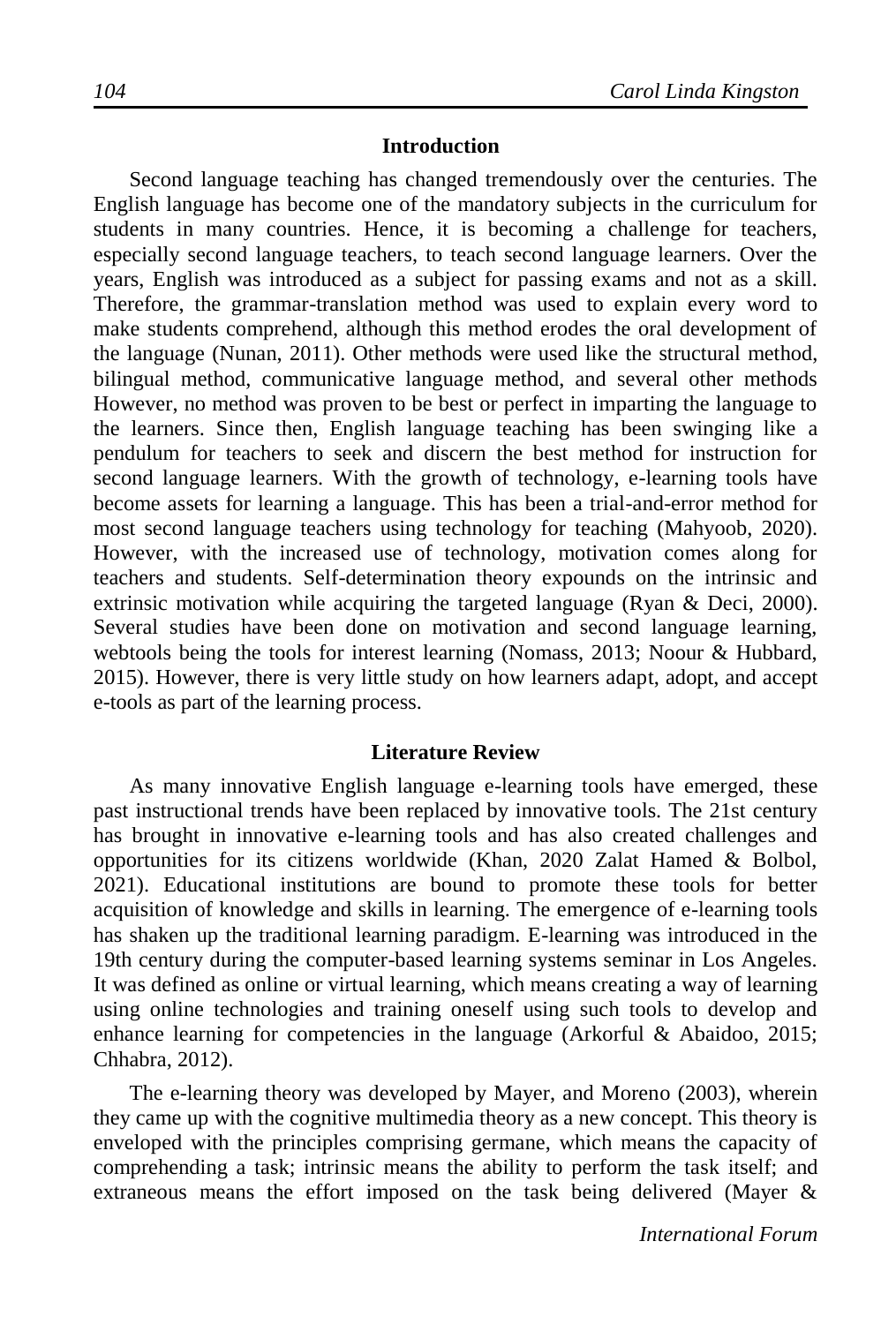Moreno, 2003; Mutlu et al, 2019Rudolf, 2017). In this theory, there are three assumptions on how a human mind works in cognitive science in multimedia learning. Beliefs, like humans, have separate channels for visual and auditory messages; they have limited capacity to process each channel; and humans are engaged in active learning and getting relevant information, organizing them, and integrating with other knowledge (Mayer & Moreno, 2003)

E-learning tools help the teachers and students learn engaging activities and make learning more creative and fun. These tools allow the students to have handson for the improvement of the four skills practically. They are powerful tools and are available globally and can bring change in education as well as reformation as well as enhance the learning experience of second language learners (Black, et,al, 2009; Chhabra, 2012; Garret, 2009; Mason, et.al, 2004; Yang & Cheng, 2007). Elearning tools like Edmodo, Google Classroom, Padlet, Moodle, Lino, and many others have been good tools for learning English, whether online or face-to-face (Khan, 2020; Zakarneh, 2018).

There is another theory on e-learning embedded with motivation and introduced by Ryan and Deci (2000) as the self-determination theory, whereby it categorizes and points the diverse types of motivation, like, intrinsic motivation and extrinsic motivation. According to Walker, Greene, and Mansell (2006), students who have intrinsic motivation are inclined to stay with complicated and intricate problems and learn from mistakes. This involves one's accessible internal awareness and understanding assimilated with new knowledge. Vansteenkist, Lens, and Deci (2006) expound that extrinsic motivation helps a learner to be proactive in the journey of learning once he/she gets the concepts clear with hands-on activities. Besides, there can also be the anticipation of rewards or discipline, for instance, being successful in exams or getting good grades. This self-determination theory plays a vital role in e-learning tools whereby the learner must combat negative feelings of being hesitant in the learning process.

Self-determination theory is based on human motivation, and it addresses the initiation behavior of a human in actual and practical life (Grolnick, 2015). Intrinsic motivation is more innate for online tools for ESL learners to grasp the usage of them all (Schneider & Kwan, 2013). There are advantages for ESL learners who immerse with online tools as they enhance problem-solving, critical thinking, decision-making skills, clinical skills, and knowledge gain. Besides, the use of these tools helps in improving learners' attitudes, instructor-learner interactions, student learning experiences, and individual learners' learning flexibility (Noour & Hubbard, 2015; Wu & Huang, 2013).

#### **Motivation and E-learning Tools**

Motivation is an essential part of learning and teaching (Brewer & Burgess, 2005). Motivating students to use e-learning tools has become the trickiest task and one of the vital factors in language learning (Pajares, 1996). Students who do not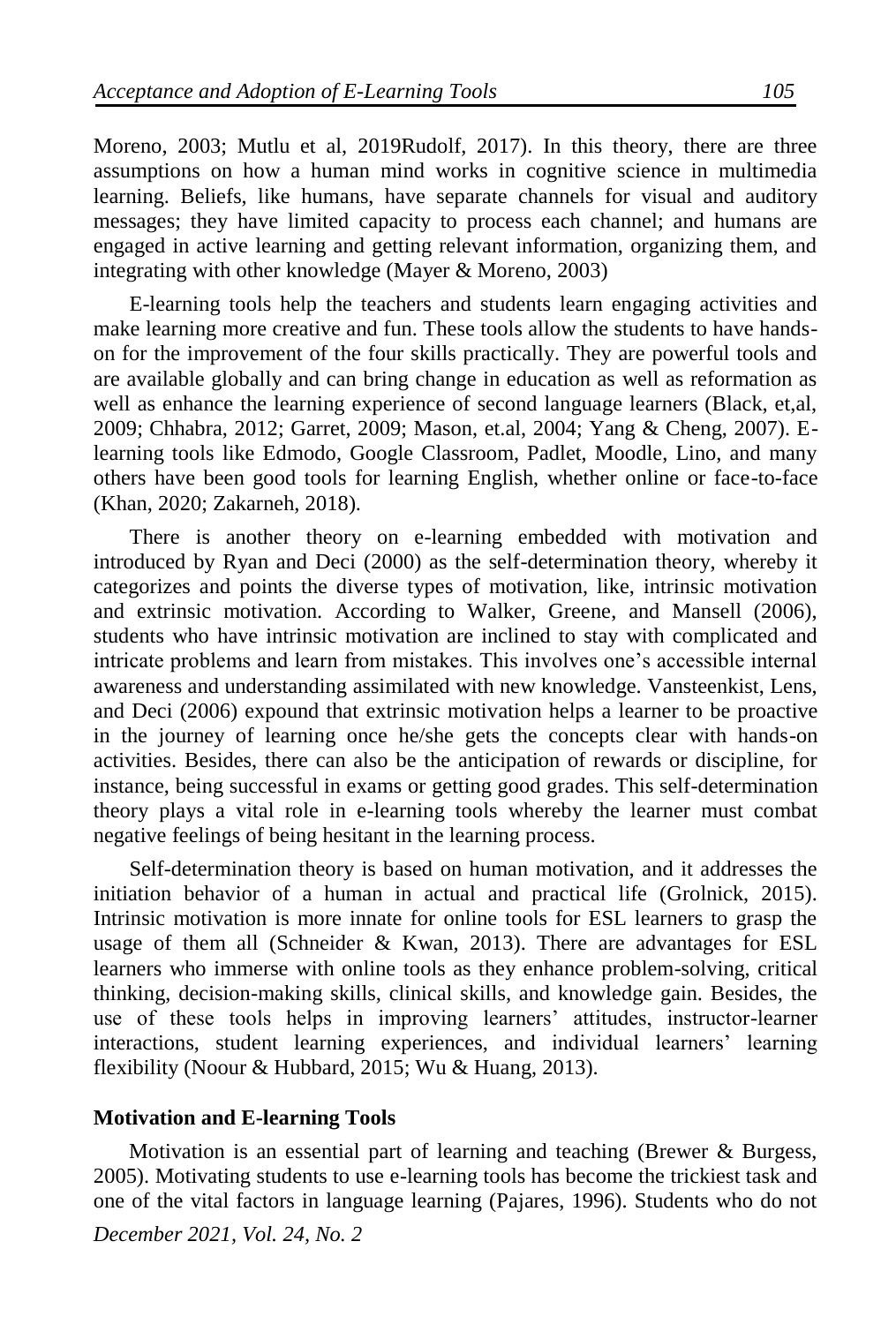possess motivation are not readily engaged to the technology and the tools as they may exhibit high anxiety and low efficacy in self-regulation and selfdetermination. It is a complex process to draw connections with motivation and other specific activities as it is a vast field (Hidi & Boscolo, 2007). Motivation is a cornerstone for e-learning if there is a flexible and effective interaction between students and teachers (El-Seoud, El-Khouly, & Taj-Eddin, 2016; Esra & Sevilen, 2021).

In the past, limited productive, creative, and constructive activity was given to the learners to develop the four language skills. With the changing needs of the hour (time), technology is developing day-by-day. The recent trend in teaching English is by using modern technological tools which has transformed English language teaching (Chhabra, 2012). Literature points to the research gap in the adoption and acceptance of the e-tools contributing to positive innovation that may enhance the learning and teaching of the language (Davis, 1989). Figure 1 is the model for the technology/adoption and acceptance.



*Note:* From "The Literature Review Of Technology Adoption Models And Theories For The Novelty Technology," by P.C. Lai, 2017. *Journal of Information Systems and Technology Management*, *14*(1), pp. 21-38, 2017

Past studies have shown that the progress of multimedia and technological information has proliferated and has brought changes radically in education, business, and science. E-learning tools have become essential for higher educational institutions in the process of learning (Ahmad & Samat & Abdul 2020; Yunus et al., 2020). There are advantages to embracing these web tools; however, there are disadvantages to having them as part of teaching and learning. It is the responsibility of the teacher or instructor to inculcate the technological knowledge upon the students and help in the enhancement of learning using these tools (Pun, 2013). These collaborative tools will help students learn in their leisure time and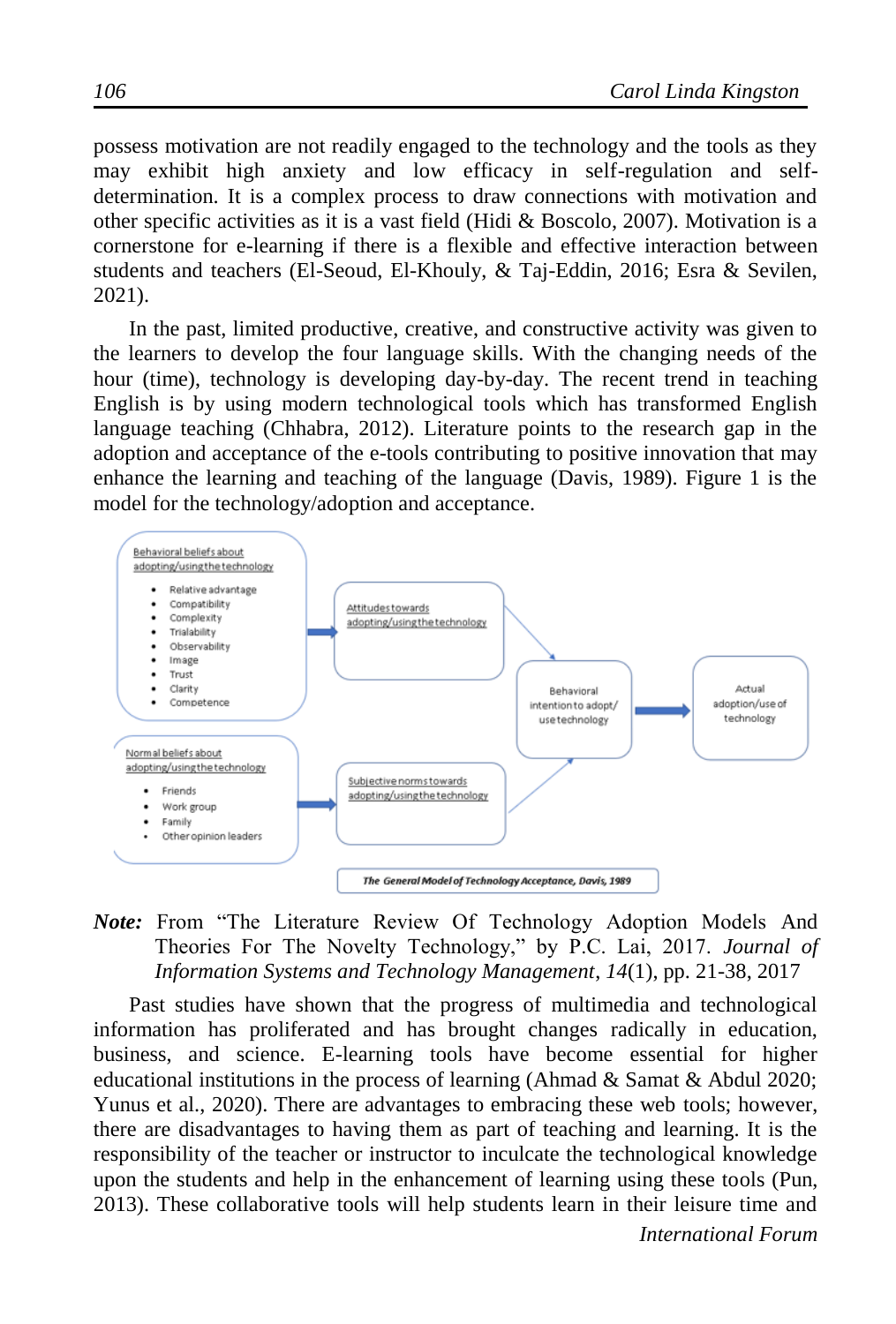the classroom (Abdul Samat & Abdul Aziz, 2020). The implementation of these tools should have meshed with the course design.

The present study attempted to fill the literature gap in the acceptance and adoption by L2 learners of e-learning tools. To recognize their need in learning and in acquiring the language, the study considered the following research questions:

- 1. How do e-learning tools enhance learning among ESL learners in a language institute?
- 2. What are the challenges faced by ESL learners in using e-learning tools in a language institute?
- 3. What are the benefits of using e-learning tools by ESL learners in a language institute?

#### **Methodology**

The methodological discussion includes the data collection, data analysis, and ethical considerations. This research is qualitative design in its nature. It describes how participants explain the meaning of their experiences to create their world (Merriam, 2009). This case study focuses on how participants define and describe their lived experiences (Merriam, 2009). To understand how ESL learners accept and adopt e-learning tools while learning the second language and how these tools contribute to their learning, a holistic approach was used. Qualitative research results in a thick and detailed description of the phenomenon and explains real-life experiences and situations put forth by each participant (Creswell, 2013; Yin, 2014).

#### **Research Context**

The study was carried out in a language institute of a higher educational institution in Cavite, Philippines. The focus was on the e-learning tools trends among second language learners. The bounded system was the language institute and the ESL learners who are experiencing the learning of the web tools in their classrooms. The provided information may be helpful and applicable to any institution at large in the Philippines and elsewhere where such experiences are prevalent. The purposively selected participants from this institution are upperintermediate and advanced levels of this language institute during the academic year 2016-2017. The total numbers were four females and six males from 10 different countries.

#### **Data Collection**

*December 2021, Vol. 24, No. 2* Approval and permission were obtained from Ethics of Review Board (ERB) and the administrative committee of the higher educational institution and the participating language center. The participants were given informed consent forms concerning the purpose of the study. Participation was voluntary. Besides,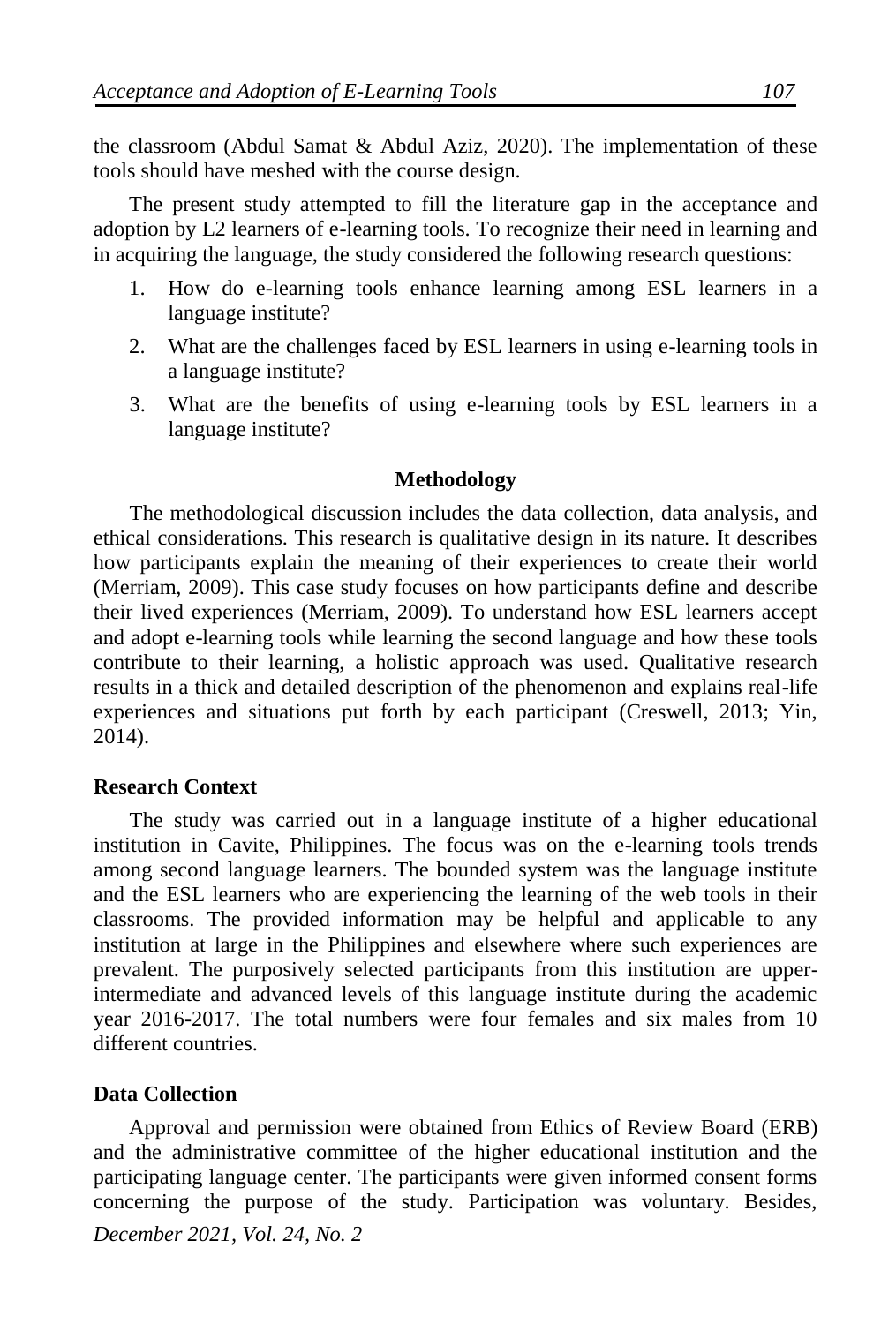observation protocol, semi-structured interview questions, and focus group questions were prepared to carry out the study.

Observations were done for one week on the participants to see the reality of how these participants were using the e-learning tools. The observations were conducted between 20 to 30 minutes as per the instruction of the teachers. In-depth interviews were conducted with each of the participants. Besides, in-depth interviews were done with the second follow-up for clarity. Documents (like notes of students, peer feedbacks, Padlet notes, and many others) were shown and cannot be shared as the participants would want to keep them confidential. Field notes and reflective journals were also methods to explore the experiences of the participants in this study. Pseudonyms were used to safeguard the identity of the participants. In the initial process, there were 15 participants with maximum variations who agreed to participate. However, five dropped because of some emergencies and restraint of time. Purposeful sampling was carried out to select participants with criteria aligned to help probe, discover, and comprehend the profound insights of the phenomenon (Merriam, 2009). The 10 participants were interviewed to probe deep into what e-learning tools they are learning and how these tools have contributed to their learning. There was mutual respect between the researcher and the participants as well.

As a researcher, I prepared an observation protocol and semi-structured interview. I wrote some preliminary questions for my participants to help them unearth and comprehend the phenomenon. As I discussed the questions with my participants, I had the flexibility to find about the perceptions and insights of my participants. I handed them the informed consent forms and had them peruse through the form before the observations and interviews. The interviews were each 20-30 minutes long. With the permission granted for videotapes, I videotaped the interviews to capture the details of the communication. Certain questions were quite hard and such questions were not asked to smoothen the interview process. The observation of each participant took about 30 minutes. Besides, I asked each participant to write a reflective journal on what they think about the e-learning tools and how they adapt to them. The reflective journals had open-ended questions to guide them to reflect on how these e-learning tools contribute to their English language learning. Table 1 is the triangulation matrix that shows the link between the research questions and the data collection sources.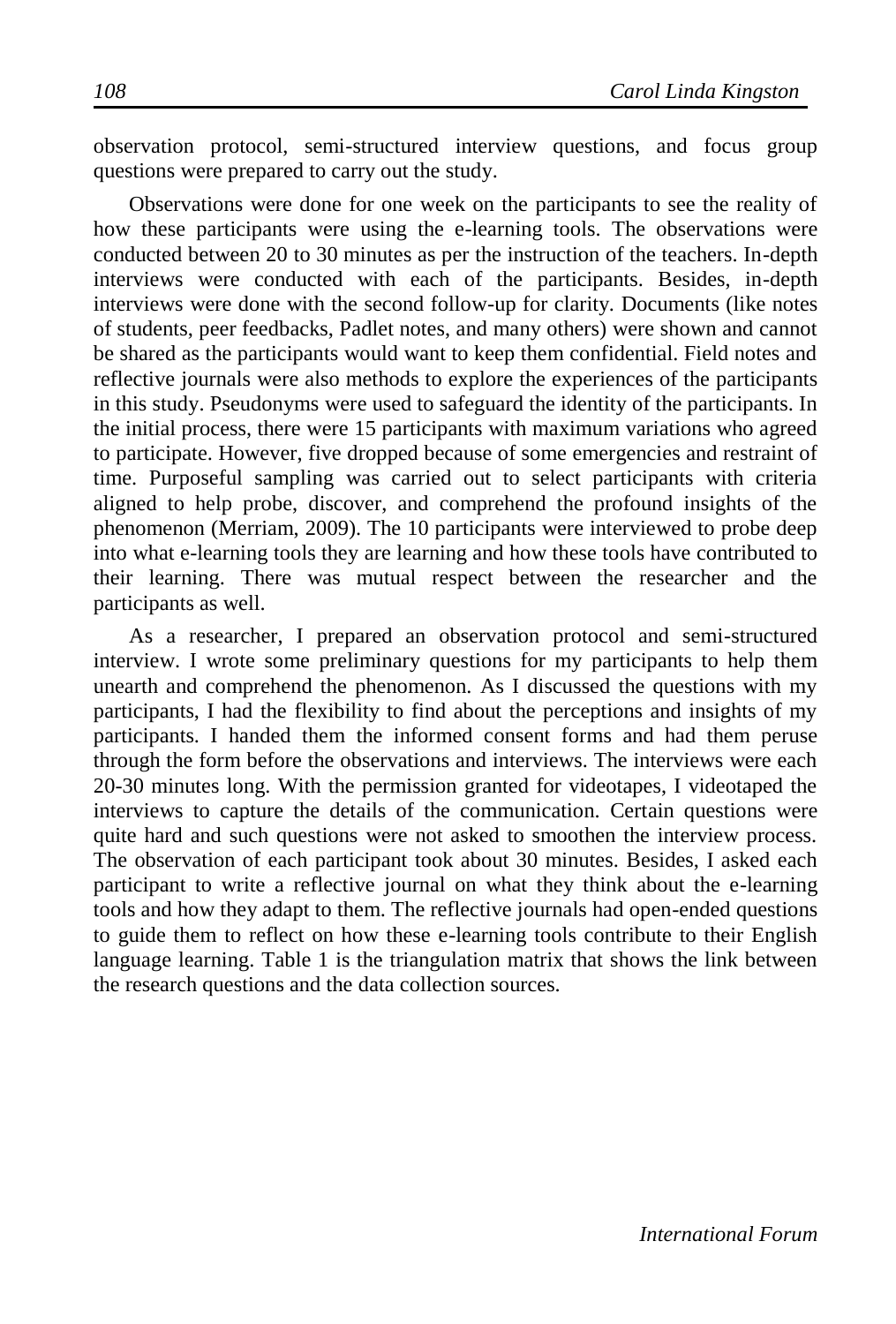#### Table 1

Triangulation Matrix for Data Collection

| Research<br><b>Ouestion</b>                                                                                            | Data<br>Source 1                | Data<br>Source 2      | Data<br>Source 3 | Data<br>Source 4                         | Data Source<br>5     |
|------------------------------------------------------------------------------------------------------------------------|---------------------------------|-----------------------|------------------|------------------------------------------|----------------------|
| 1. How do e-<br>learning tools<br>enhance learning<br>among ESL<br>learners in a<br>language<br>institute?             | Observation<br>&.<br>Fieldnotes | In-depth<br>Interview | FGD              | Reflective<br>Journal<br>&.<br>Documents | Literature<br>Review |
| 2. What are the<br>challenges faced<br>by ESL learners<br>in using e-<br>learning tools in<br>a language<br>institute? | Observation<br>&.<br>Fieldnotes | In-depth<br>Interview | FGD              | Reflective<br>Journal                    | Literature<br>Review |
| 3. What are the<br>benefits of using<br>e-learning tools<br>by ESL learners<br>in a language<br>institute?             |                                 | In-depth<br>Interview | <b>FDG</b>       | Reflective<br>Journal<br>&<br>Documents  | Literature<br>Review |

#### **Data Analysis**

The data analysis is a process by which the data must make sense to answer the research questions (Merriam, 2009; Merriam & Tisdell, 2016). In this study, the analysis of the data was simultaneous with the data collection. Data were coded, grouped into categories, and eventually, themes were developed. Besides that, Saldana's coding process helped in blending Merriam's framework for this study (Merriam, 2009; Saldana, 2016). The field notes of observation, interviews, FDG transcriptions, reflective journals, and document analysis were prepared for data analysis. In reporting the findings and results, I considered these sources for data collection. Fifteen emerging themes have been developed. Data triangulation consists of observation, field notes, interviews, follow-ups for clarity and in-depth comprehension, reflective journals, and confidential documents. Some sources (photos) were not reflected in the triangulation matrix as they were solely for the researcher's use in the study. The documents in the triangulation process were the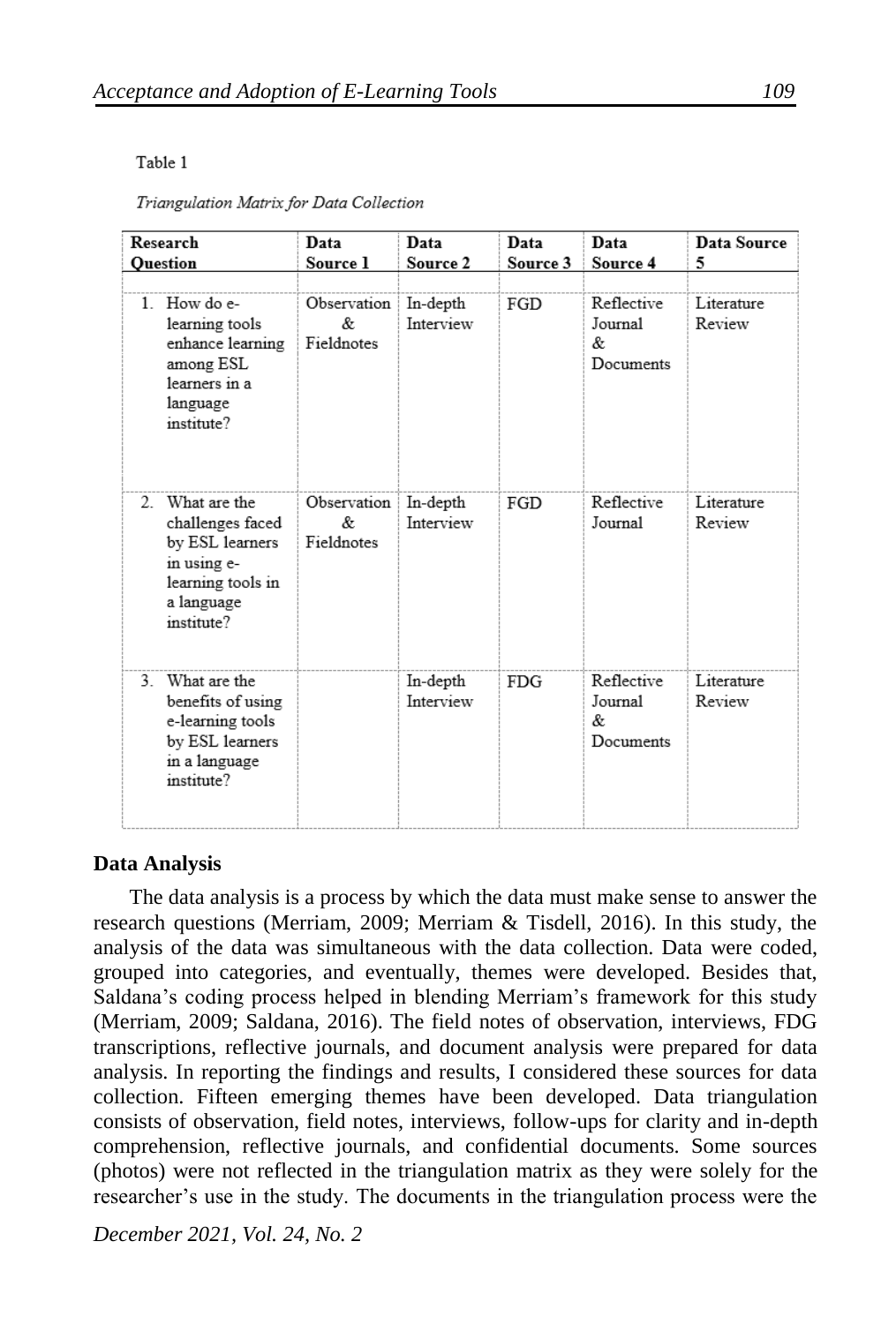schedules of their time for extra learning that were shared and not for public exhibits. These are later reported in this study.

#### **Ethical Considerations**

As a researcher, I took action to ensure that this study followed ethical considerations. The ethical review board and the administrative committee of this language institute endorsed the study. Several other essential procedures helped in ethically conducting the study, such as (a) discussing the study and the giving of informed consent form at the outset of the study to show the willingness to participate and to give consent to audiotapes/recordings and interviews; (b) explaining to the participants that the data will be confidential and be used for research purposes only and in no other form; (c) assuring that pseudonyms will be used for anonymity of the participants; (d) ensuring that each participant will not suffer/experience physical/mental harm that may arise from the study; (e) assuring that the results of the study in written form will be sent to them. All these ethical guidelines were addressed in the study.

## **Researcher's Flexibility**

The researcher of this study is a Christian educator. I believe that e-learning tools are exciting and fun for learning a new language. However, ESL learners need time and should have some computer skills and background knowledge on using them effectively while learning a new language. The 21st-century skills do emphasize technological skills while teaching and learning. This would ensure the holistic progress of an ESL learner. This would enrich their learning and be competent in computer usage.

#### **Results**

The information presented here is to answer the three research questions and are thematically explained concisely. The results and findings from the literature review are also cited for enriching or giving thick descriptions for the study. Field notes from observation, documents (schedules), interviews, reflective journals of the participants, and other documents (photos & material resources) are included in a table format as evidence and support for each theme. These themes are arranged and discussed according to the research questions as it addresses the purpose of the study. The research questions addressed in this study are as follows: (a) What contributes to using e-learning tools among ESL learners? (b) What are the challenges faced by ESL learners concerning using e-learning tools? (c) How have e-learning tools helped ESL learners?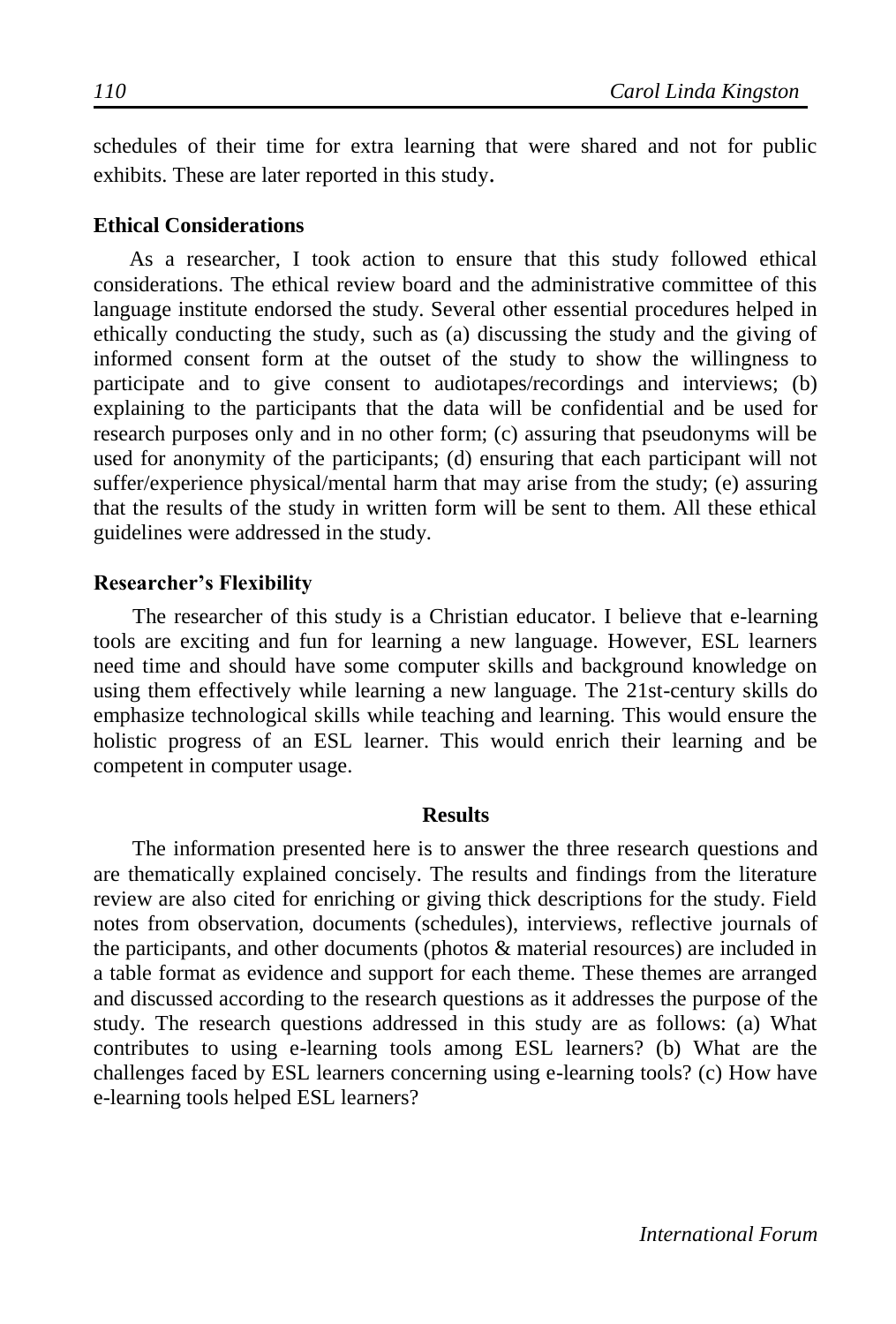# **Contribution of E-Learning Tools for ESL Learners**

The first research question addresses the contribution of e-learning tools for ESL learners in a language institute. Based on the data analysis, the following themes were derived from this question. Each theme (see Table 2) is supported by quotes from the data—specifically from in-depth interviews, FGD, field notes, and reflective journals.

Theme 1: Performance. Performance has been seen as one of the aspects contributing to the use of e-learning tools among ESL learners (Chang, 2013; Surjono, 2015). The study efficiency includes the easy access of materials online and worksheets for improving their learning (Kuama, 2016). These tools build confidence in learners and can do it without any disturbance and enhance emotional motivation (Abou El-Seoud, etal,, 2014). Learners can acquire skills development and multiple learning sources from e-learning tools (Altunay, etal., 2014).

Table 2

| Themes                 | In-depth<br><b>Interviews</b>                                                            | Focus group<br>discussions                                                                                           | <b>Field Notes</b>                                                                  | Reflective<br>Journals                                              |
|------------------------|------------------------------------------------------------------------------------------|----------------------------------------------------------------------------------------------------------------------|-------------------------------------------------------------------------------------|---------------------------------------------------------------------|
| 1. Performance         | "My skills are<br>good, and I have<br>performed well."<br>(Mr. Arrow)                    | We are doing<br>well with our<br>studies.                                                                            | The students did<br>express that<br>their work was<br>good.                         | "Yes, I have<br>learned and<br>increased<br>learning."<br>(Ms. Row) |
| 2. Effort              | "I can access<br>the tools at home<br>without much<br>difficulty."<br>(Ms. Rubv)         | "It was easy and<br>fun to go<br>through."                                                                           |                                                                                     | "It was easy to<br>go through."<br>$Mr.$ Pap)                       |
| 3. Social<br>Influence | "These tools<br>have helped me<br>a lot and I am<br>enjoving."<br>(Ms. Ruby, Mr.<br>Rap) | "We can interact<br>and even see our<br>friends' posts."<br>Teachers also<br>communicate<br>well with these<br>tools | The students did<br>show their<br>Padlet posts of<br>theirs and<br>friends as well. | "Well, it's fun<br>for me to learn<br>all this."<br>(Mr. Rab)       |

Contribution of E-Learning Tools for ESL Learners

**Theme 2: Easy access.** Easy access to e-learning tools has helped the ESL learners to experience the management of time and easy accessibility to materials online (Galy, et al, 2011). They can access materials online without any difficulty. The readiness to get resources online has helped them in their tasks (Ngampornchai & Adams, 2016). The ESL learners do not have to run to the library for more resources as the e-learning tools have a search box for additional learning materials.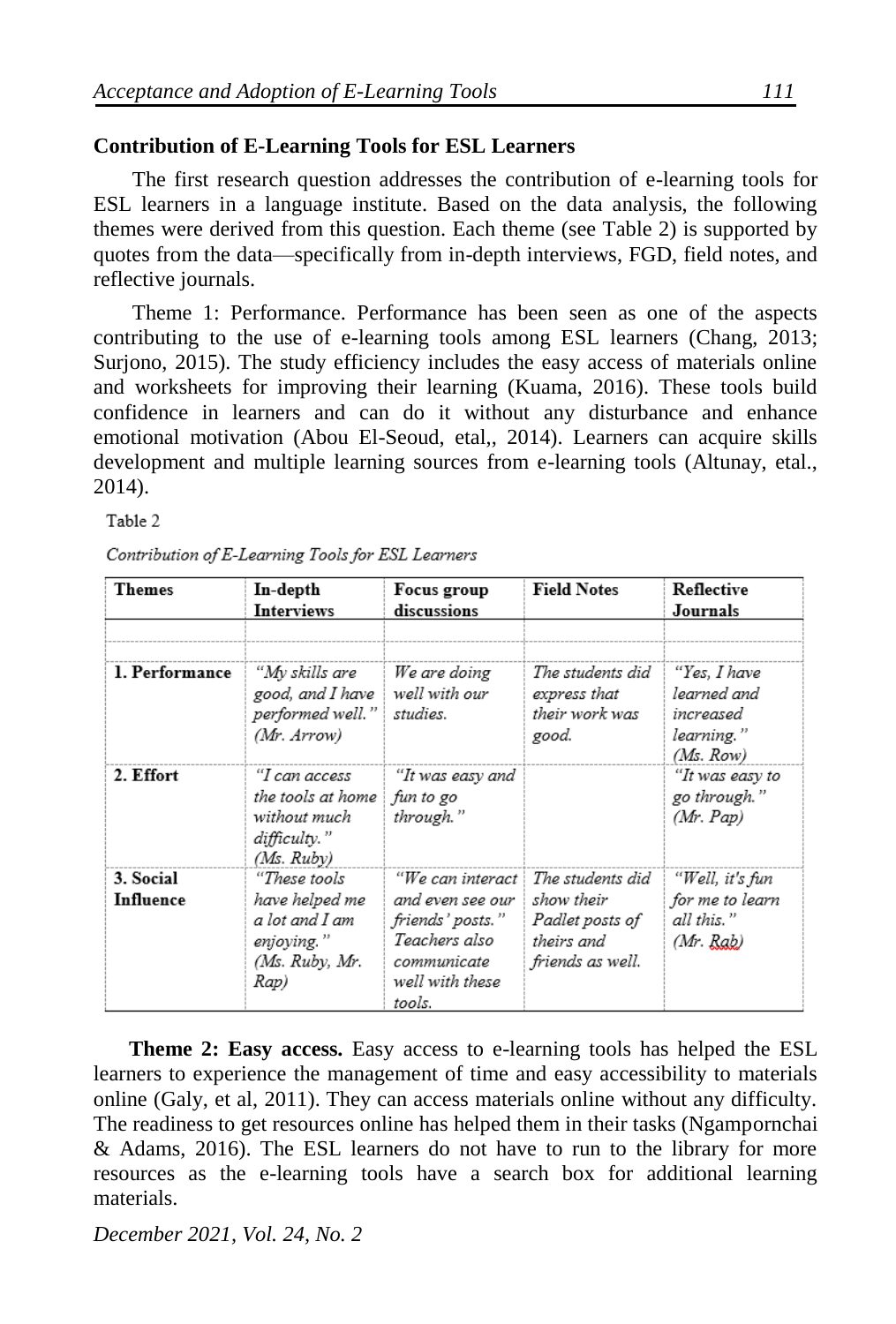**Theme 3: Social influence.** E-learning tools have helped learners socialize among classmates while working together with the tasks given to them (Godwin-Jones, 2005; Ruleman, 2012). The students do have peer editing of each other's work, and that has helped them to be able to share ideas and concepts (Lim, et.al , 2014). They could also see the feedback of their teacher and classmates (Ricoy  $\&$ Feliz, 2016).

#### **Challenges Faced by ESL Learners in Using E-Learning Tools**

The second research question addresses the challenges faced by ESL learners in using e-learning tools in a language institute. Based on the data analysis, the following themes were derived from this question. Each theme (see Table 3) is supported by quotes from the data--specifically from in-depth interviews, FGD, field notes, and reflective journals.

**Theme 1: Network or connection.** The network is a challenge for the students as it often fluctuates (Ferri, et al., 2020; Mahyoob, 2020). There are plenty of submissions to be made, and the students cannot give them on time. The students' assignments are timed accordingly to what they need to do (Gonzales, et al., 2018). They also complained about the slowness of the network and the usage of many causing a delay in their submission of the assignments Figilio et al., 2013).

**Theme 2: Health problems.** Most students have expressed the physical pain of glaring at the computer for a long time without rest causing headaches and eye pain (Shantakumari, et al.l, 2014). They feel that the assignments are too many for them to take a rest. The students made mention of eye fatigue and discomfort because of the strenuous work and tasks submission using these tools (Agarwal, et al., 2013; Gowrisankaran, et al., 2012; Han, et al., 2013).

**Theme 3: Resistance to use.** Some of the ESL learners have never had such tools for learning a language, and some do not have the network in their countries (Addah, 2012). They just know basic computer skills, and it is complicated for them to adopt these e-tools. Based on their educational background, some are unfamiliar with these e-tools (Bediang et al., 2013).

**Theme 4: Time management**. Time management was one of the issues that the ESL students have expressed as they have many assignments to get done and submit (Indreica, 2014). The connection was slow at times, and that caused the delay in submission. Some students expressed that they are not able to follow because of language communication. Excessive assignments have caused the delay in submission and the time limit given on the online tools for them to submit (Yunus, et al., 2013).

**Theme 5: Clarity of e-learning tools**. Several ESL Learners do express the complexity of the e-tools in the class tasks. Many of the students do not come from a computer background, and web tools learning has caused the barrier for learning in the class (Bediang, et al., 2013). The students say that the e-tools are quite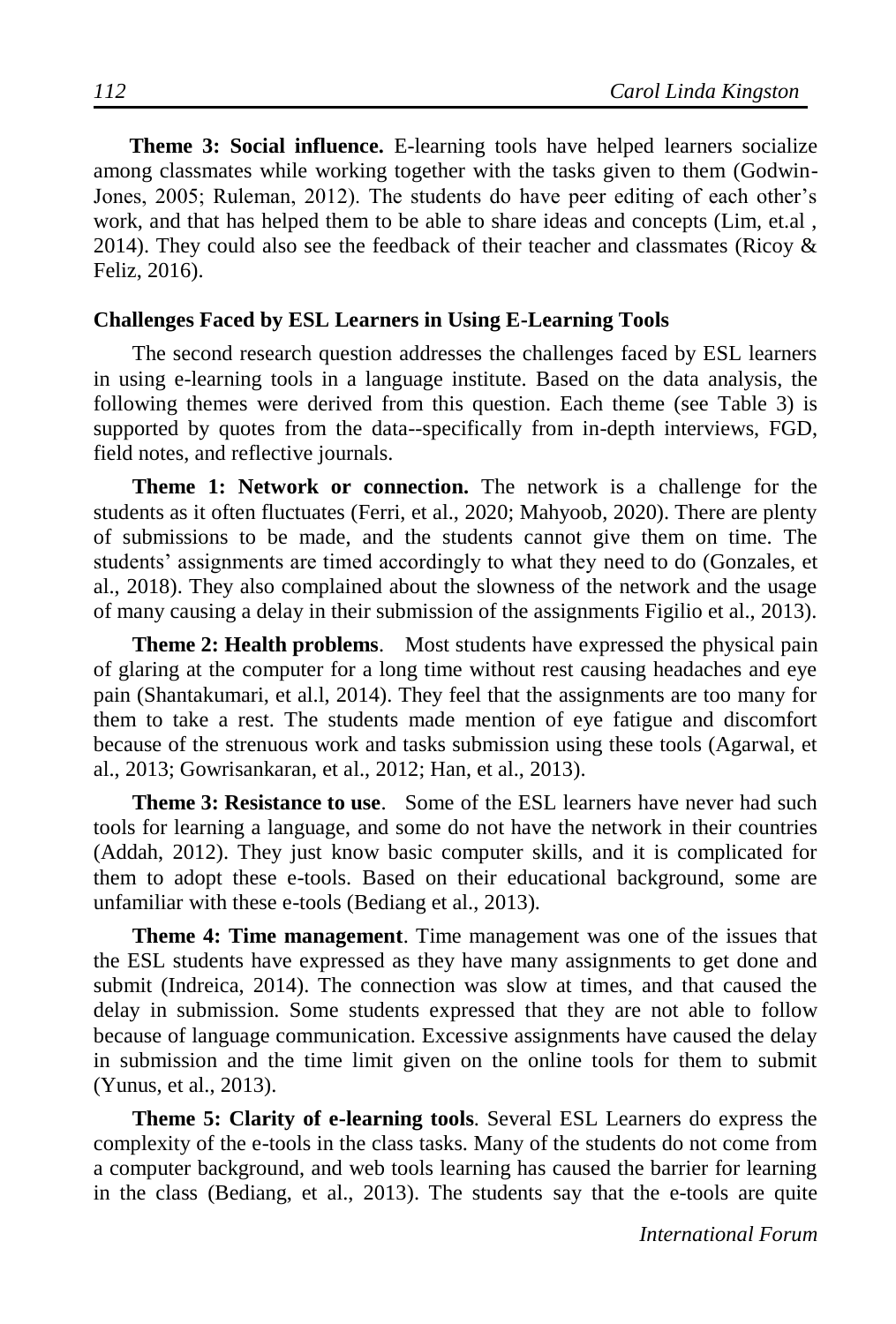complex and confusing. They need more instruction for using them (Ngampornchai & Adams, 2016).

**Theme 6: Computer competency**. As mentioned above, some students do not have a computer educational background. Besides, they are slow and find it too complex with time availability (Addah, 2012; Ngampornchai & Adams, 2016). Computer literacy is crucial for ESL learners with embedded e-learning tools for learning (Ferri, et al., 2020).

Table 3

Challenges Faced by ESL Learners in Using E-Learning Tools

| <b>Themes</b>                 | <b>In-depth Interviews</b>                                                                                                                                        | Focus group<br>discussions                                                                                                                      | <b>Field Notes</b>                                                                                                   | Reflective<br><b>Journals</b>                                                        |
|-------------------------------|-------------------------------------------------------------------------------------------------------------------------------------------------------------------|-------------------------------------------------------------------------------------------------------------------------------------------------|----------------------------------------------------------------------------------------------------------------------|--------------------------------------------------------------------------------------|
| 1. Network<br>Interruption    | "The network is slow at<br>times and interrupts."<br>(Ms. Orange)<br>Bad connections delay<br>submission of deadlines.<br>(Mr. Apple)                             | "Network has to<br>be good."<br>"We need a good<br>connection."                                                                                 | The students did<br>express their<br>difficultv in<br>getting their work<br>done.                                    | "Oh, my internet is not<br>good."<br>(Ms. Ripe)                                      |
| 2. Health<br><b>Problems</b>  | "My eves hurt too much<br>when I use the computer long<br>time."<br>(Ms. Rubber)<br>"Glaring at the computer for<br>a long time hurts my eyes."<br>(Ms. Popsicle) | "Spending too<br>much time on<br>screen is not<br>good."                                                                                        |                                                                                                                      | "Oh, my eves hurt and<br>I get headaches."<br>(Mr. Pap)                              |
| 3. Resistance                 | "I am not familiar with these<br>tools and am afraid to use<br>them."<br>(Ms. Ruby)                                                                               | "We did not have<br>computer classes<br>background and<br>we do not know<br>how to use these<br>tools."<br>''I do not know<br>how to use them." |                                                                                                                      | "I do not have an<br>educational<br>background on<br>computers."<br>(Mr, Rab)        |
| 4. Time<br>Management         | "I need to find time to learn<br>well." (Mr. Bod)<br>"Too many assignments and<br>it's hard to learn these tools<br>well."<br>(Ms. Jingle)                        |                                                                                                                                                 | The students did<br>express their need<br>to find time for<br>both assignments<br>and e-tools to<br>perfect masterv. | "How will I find time<br>to learn."<br>(Ms. Rose)                                    |
| 5. Clarity of<br><b>Tools</b> | "The tools are too many to<br>learn, I get stuck. Some are<br>hard for me."<br>(Mr.Pineapple)                                                                     |                                                                                                                                                 | The students did<br>show their<br>confusion while<br>trying to<br>demonstrate each<br>one.                           | "Oh, I get confused<br>with each one."<br>(Ms. Rubv)                                 |
| 6. Computer<br>Competency     | "I don't have a computer<br>background."<br>(Ms. Row)<br>"I am slow in using them."<br>(Mr. Es)                                                                   | "Too complex<br>and hard to catch<br>up''                                                                                                       |                                                                                                                      | "Hard to catch up for<br>me."<br>(Mr. Pineapple)<br>"I am a beginner."<br>(Ms. Rose) |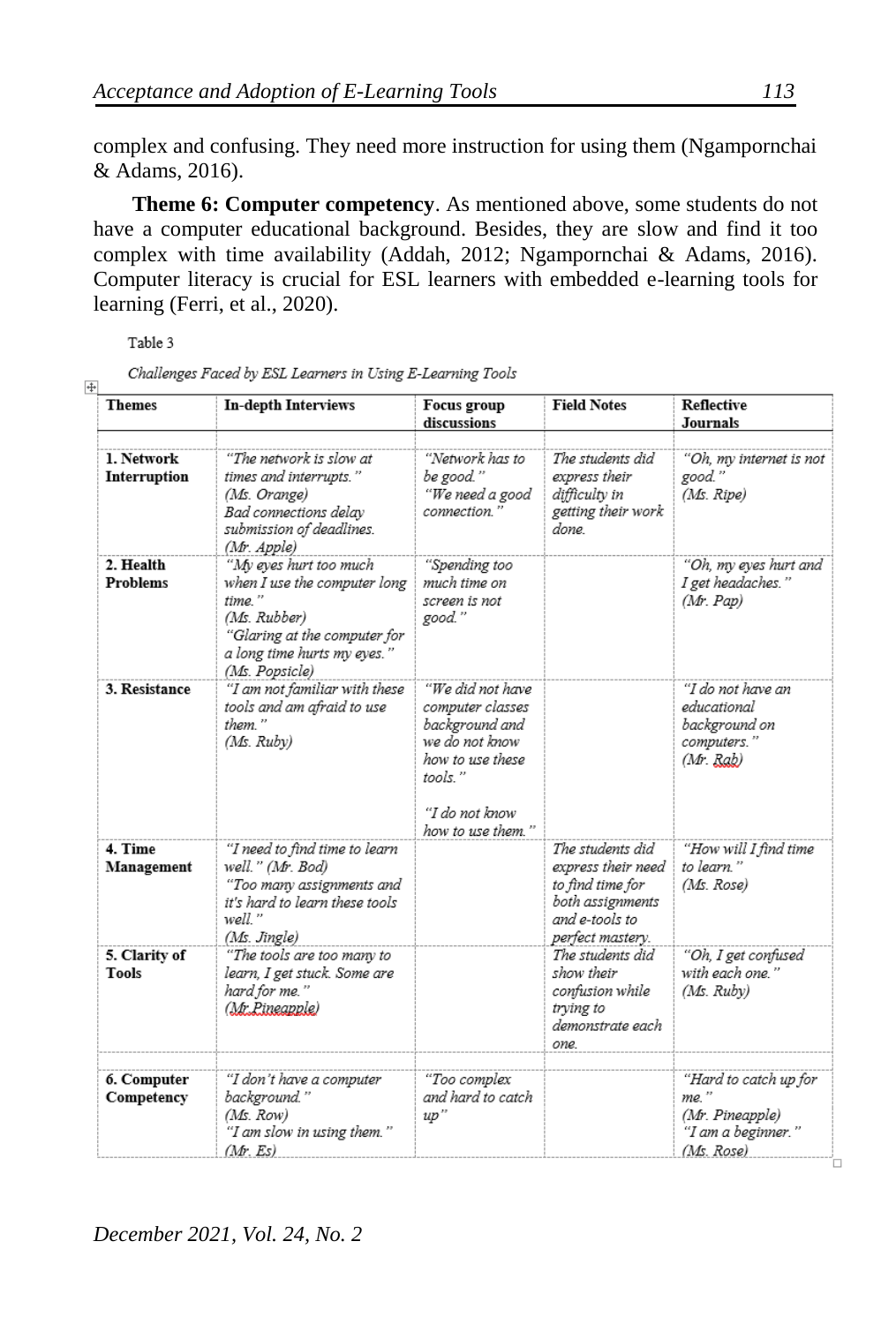# **Usefulness/Benefits of E-Learning Tools for ESL Learners**

The third research question addresses the usefulness or benefits of e-learning tools for ESL learners in a language institute. Based on the data analysis, the following themes were derived from this question. Each theme (See Table 4) is supported by quotes from the data--specifically from in-depth interviews, FGD, field notes, and reflective journals.

Table 4

|                |  | Usefulness Given By E-Learning Tools for ESL Learners |  |  |  |
|----------------|--|-------------------------------------------------------|--|--|--|
| $\overline{+}$ |  |                                                       |  |  |  |

| <b>Themes</b>                 | In-depth<br><b>Interviews</b>                                                                                                                                  | Focus group<br>discussions                                                                                 | <b>Field Notes</b>                                                                                        | <b>Reflective</b><br>Journals                                                                                         |
|-------------------------------|----------------------------------------------------------------------------------------------------------------------------------------------------------------|------------------------------------------------------------------------------------------------------------|-----------------------------------------------------------------------------------------------------------|-----------------------------------------------------------------------------------------------------------------------|
|                               |                                                                                                                                                                |                                                                                                            |                                                                                                           |                                                                                                                       |
| 1. Lower Costs<br>2. More     | "I do not have to go<br>here and there for<br>printing."<br>(Ms. Poppy)<br>"I want to learn                                                                    | "No need of<br>print outs"<br>"We just send<br>online our<br>assignments."<br>"We are now                  |                                                                                                           | "Oh, Life is easy<br>without paying for<br>assignments. I send<br>them online."<br>(Ms. Ripe)<br>"I am happy to learn |
| <b>Effective</b>              | more about them.<br>They are good and<br>effective."<br>(Ms. Popsicle)                                                                                         | a little good<br>in using<br>them."                                                                        |                                                                                                           | them in class."<br>(Mr. Pap)                                                                                          |
| 3. Cooperative<br>Learning    | "I can get input<br>from my friends<br>while learning<br>them."<br>(Ms. Rubv)                                                                                  | "Our friends<br>and teacher<br>give feedback<br>and input."<br>"We did<br>learn together<br>and it's fun." | The students did<br>show the<br>feedback and<br>input put forth<br>by their<br>classmates and<br>teacher. | "I am glad we learn<br>together on<br>computers."<br>$Mr.$ $Rab)$                                                     |
| 4. Educational<br>Performance | "My skills have<br>improved, and I will<br>learn more."<br>(Mr. Bud)<br>"These tools have<br>helped me in my<br>education and<br>performance."<br>(Ms. Jingle) |                                                                                                            | The students did<br>express that they<br>have learned<br>and would like<br>to learn more.                 | "I wish to not forget<br>in my life in<br>education."<br>(Ms. Mill)                                                   |
| 5. Future<br>Assistance       | "When I go to<br>graduate school it<br>will help me."<br>(Mr. Pineapple)                                                                                       |                                                                                                            | The students did<br>show their<br>confusion while<br>trying to<br>demonstrate<br>each one.                | "When I get to<br>Seminary or theology,<br>I know what to do."<br>(Mr. Arrow)                                         |
| 6.<br>Environmental<br>Impact | "These tools have<br>made my expenses<br>$low.$ "<br>(M.s Row)<br>"No need to take<br>printouts."<br>Mr. Es)                                                   | "We save<br>paper and<br>trees too."                                                                       |                                                                                                           | "It has cut my extra<br>expenses."<br>(Ms. Rose)                                                                      |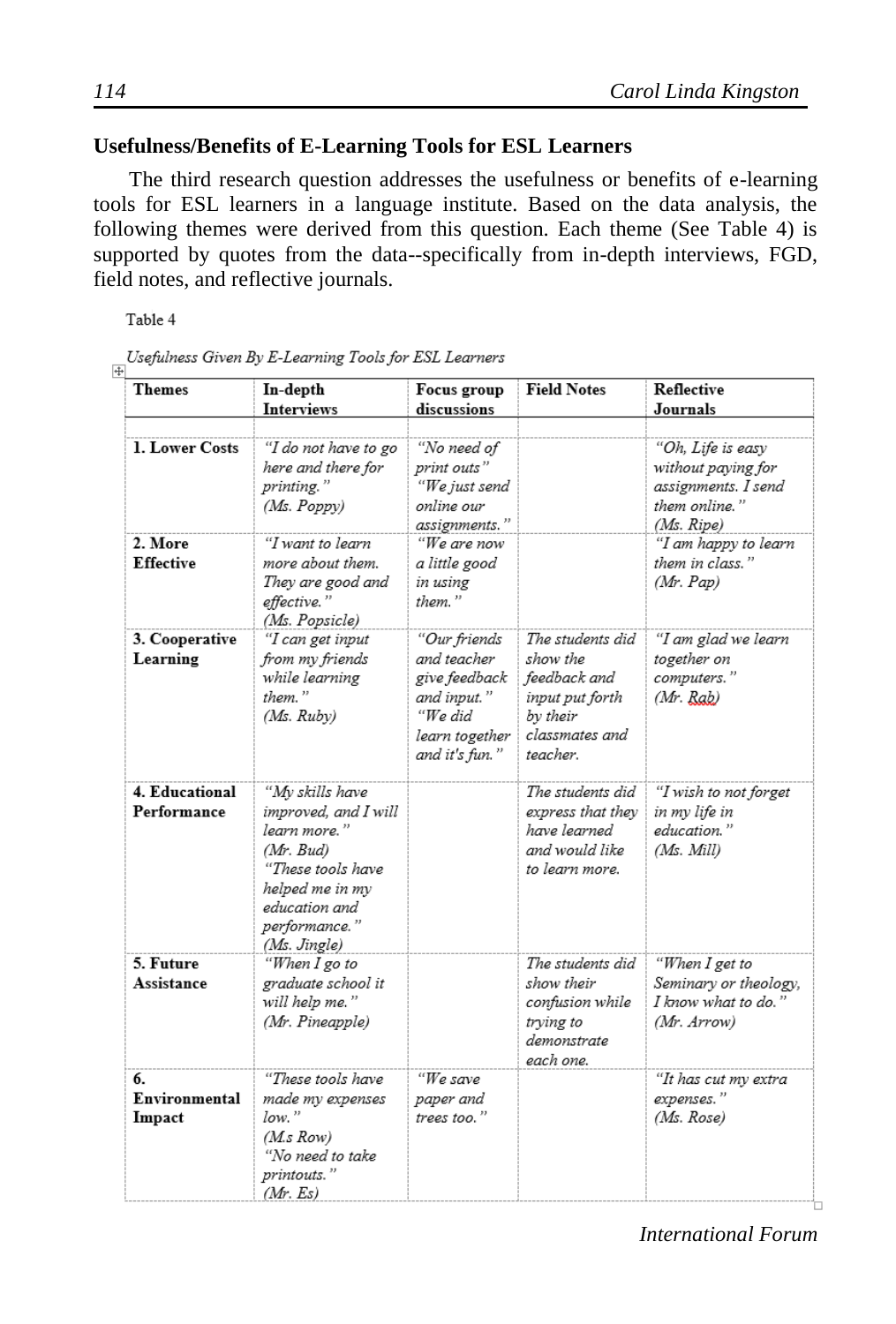**Theme 1: Lower cost.** The cost of printing has been one of the positive factors for many students. Students are happy to submit their assignments online without running around for printing. They are delighted to save paper and trees. The money for printing is saved for other purposes (Bartley & Golek, 2004; Meskill &Anthony, 2014; Soong, 2012).

**Theme 2: More effective.** E-learning tools have made the students have a better attitude towards learning and the ability to acquire more in the future (Sakarji, et al., 2019). These tools are practical for them to use in terms of grammar checkers and the online dictionary. The e-learning tools have enriched the students' learning experiences (Beinicke & Bipp, 2018).

**Theme 3: Cooperative learning.** Students expressed the feeling of belongingness and cooperation among them, and they were able to check on each other's work with a positive attitude (Lim, et al., 2014). Peer editing and feedback have helped them to learn better. The teacher's input and classmates are like a steppingstone for better learning (Basaza & Milman, 2010).

**Theme 4: Educational performance**. Students have realized that knowing or having hands-on skills has helped them improve their skills (McKnight et al., 2016). Their desire to learn more has enveloped their minds. E-learning tools have helped them think differently in a positive way. They are willing to learn more for future use.

**Theme 5: Future use.** The e-learning Tools have opened their eyes and mind for future use. Many have expressed the usage in graduate/seminary studies and lifelong needs. Many of the students say that when they return to their country, they will implement some of these tools for others to learn. Besides, it adds more learning experiences for future use (Haron, et al., 2015).

**Theme 6: Lower environmental impact.** E-tools have helped the students eliminate the usage of paper and cut down extra costs for expenses. They express the need to save trees and the ecosystem. E-tools have strengthened the use of fingers in technology and the mind to use efficiently (Galy, et al., 2011).

## **Contribution to the Theories**

Cognitive behavioral attitudes will aid to perceived usefulness as well as ease of use in these e- learning tools. Challenges can create new learning platforms of ownership in learning the e-tools (Bhatti, 2015; Cox, 2013). The benefits of these e-tools can bring change, offer creative activities, and improve learning skills (Chhabra, 2012; Chen & Yang, 2007; Garret, 2009; Black, et al. 2004). Adoption and acceptance of these tools do play a significant role (Davis, 1989). Besides the theories, the Technology Adoption Model (TAM model) has added aspects of clarity and competency in the behavioral beliefs about adopting and using the technology (see Figure 2). The findings and results show that clarity and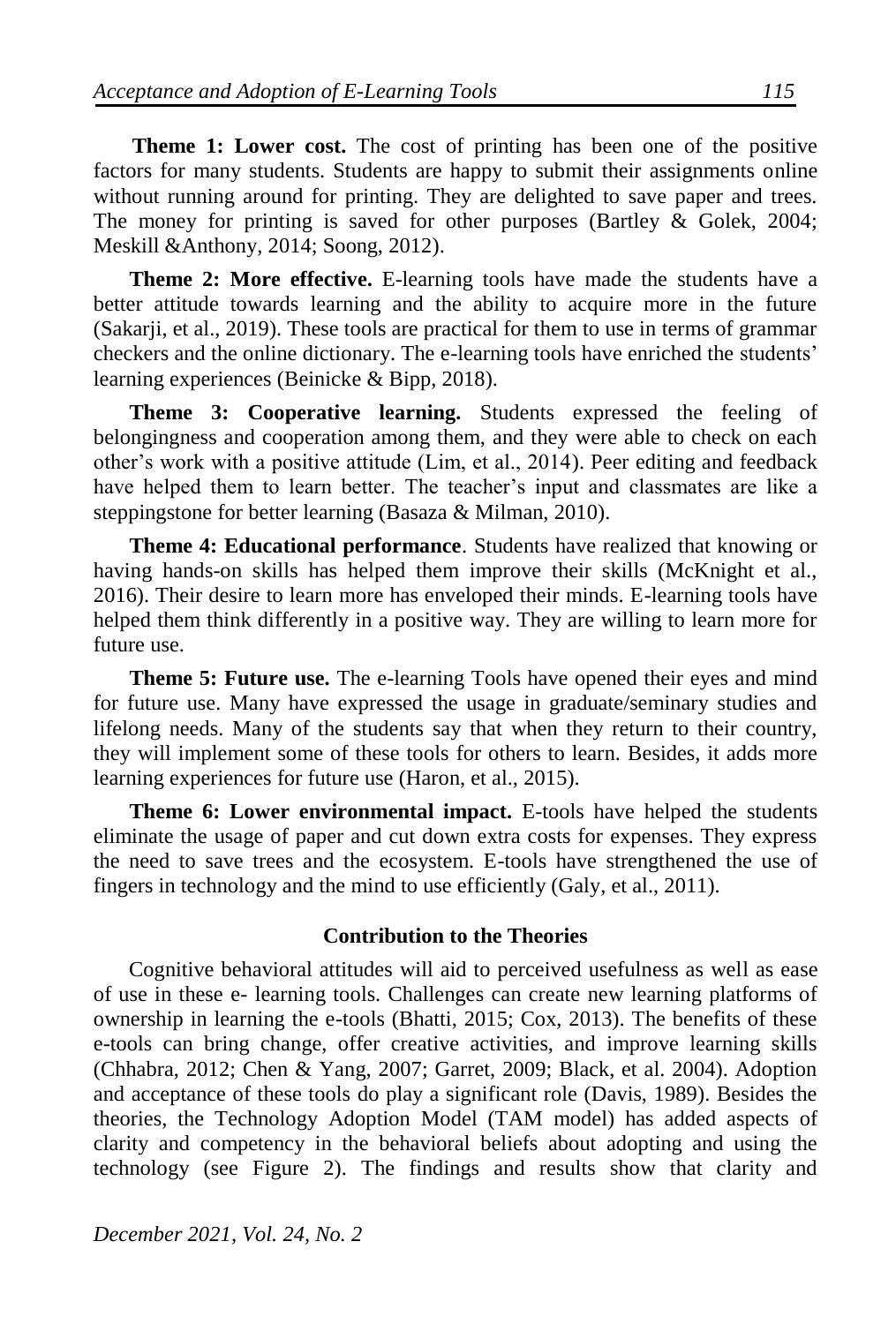competency in using technology are essential, especially for ESL learners. This would enhance the experiences in learning a second language.



*Figure 2.* The general model of technology acceptance.

*Note.* From "The Literature Review of Technology Adoption Models And Theories For The Novelty Technology," by P.C. Lai, 2017. Journal of Information Systems and Technology Management, 14(1), pp. 21-38, 2017

#### **Conclusions**

E-learning tools can help ESL learners in learning a new language. In-depth learning of the tools should be both informal and formal learning. E-learning often relies on educational technologies such as computers and a connection to the Internet. ESL teachers need to be more intentional in introducing these tools to their learners. ESL learners need to be more competent in using e-tools. Learners are to spend time performing well in the usage of e-tools. Creating easy access to these tools boosts the learning journey. Students should often get engaged with these tools in the process of learning. As students, they may have to put their heart into learning something new and create an open mind of learning.

#### **Recommendations**

This case study has resulted in some specific recommendations. These recommendations are addressed to the students in this language institute of a higher educational institute and teachers. The following are the recommendations for enhanced learning by ESL learners using e-tools:

1. More practice and emphasis should be given to the enhancement of the tools. Students need to be oriented in the use of e-learning tools. This would enhance the knowledge and use of such tools.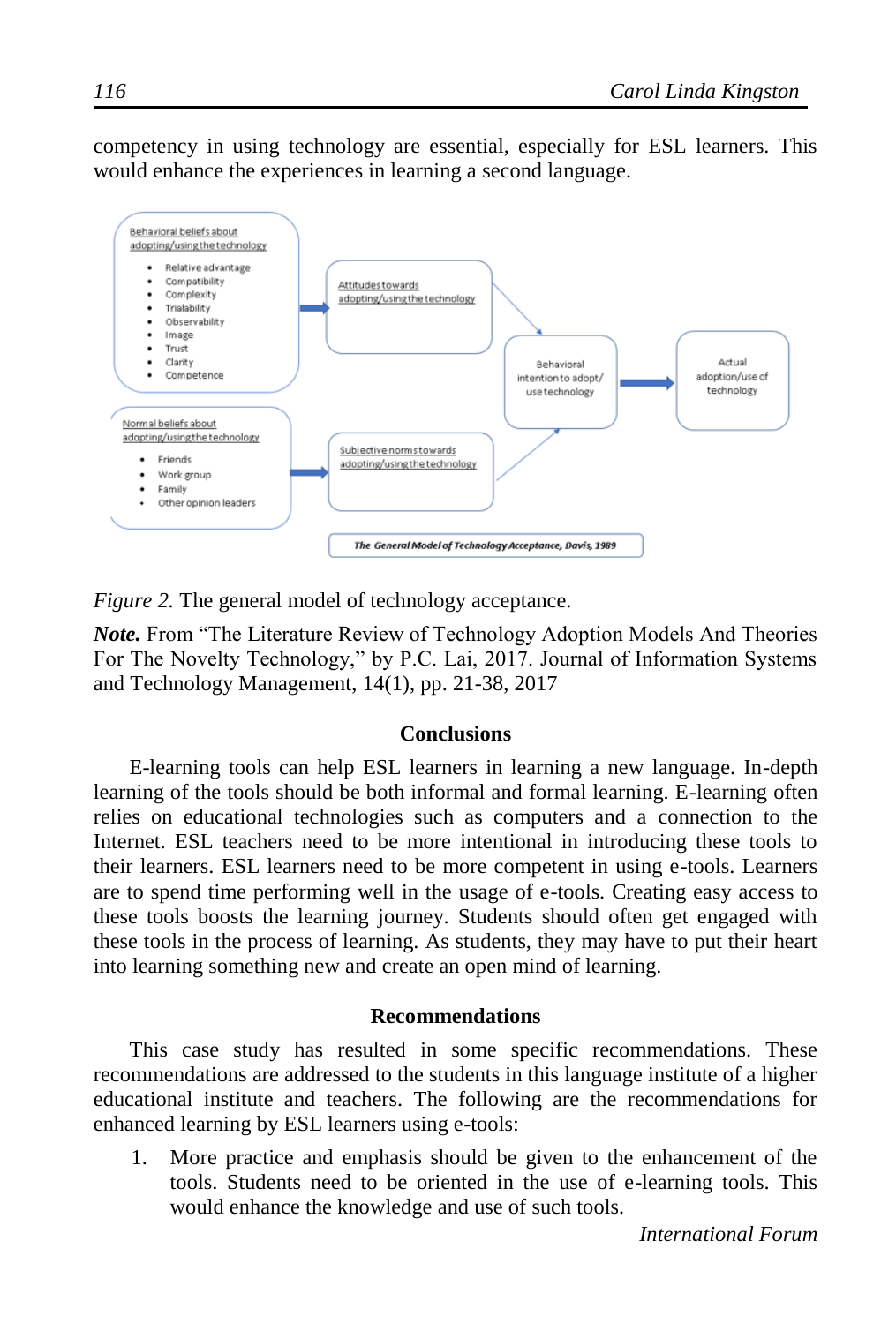- 2. For beginners and slow learners for the first two weeks, more time should be spent on the use of e-tools. This is essential, especially for those who do not have a computer knowledge background.
- 3. The e-tools create a fun learning environment, even if the user looks complex, and can ease the fear of learning the e-tools. ESL learners may learn to use these tools in groups in some fun and joy while acquiring the knowledge of using such tools.
- 4. ESL learners may consider spending more time administering these etools. Students are from different levels of learning and come with varying learning styles. Besides, teachers can spend a little more time guiding the learners using such e-tools.
- 5. ESL learners may extend some time for submitting assignments, and a considerate number of tasks can ease anxiety. More encouragement and motivation from the teacher are essential to help ESL learners learn the tools.
- 6. Teachers may make the demonstration of the e-tools clearer, and ESL learners may take the opportunity to learn them. Simple language can help students understand the concepts of these tools. This will enhance their knowledge on how to use them.

These recommendations deriving from the study will help teachers and learners experience a more conducive learning environment for learning English as a second language. Being proactive by utilizing the suggestions from this study will enhance second language acquisition. Indeed, motivation and encouragement will serve as the reins of a reindeer for better learning in the field of second language acquisition.

#### **References**

- Abdul Samat, M. S., & Abdul Aziz, A. (2020). The Effectiveness of Multimedia Learning in Enhancing Reading Comprehension Among Indigenous Pupils. *Arab World English Journal, 11*(2) 290-302. https://doi.org/10.24093/awej/ vol11no2.20.
- Abou El-Seoud, M. S., Taj-Eddin, I. A., Seddiek, N., El-Khouly, M. M., & Nosseir, A. (2014). E-learning and students' motivation: A research study on the effect of e-learning on higher education. *International Journal of Emerging Technologies in Learning*, *9*(4), 20-26. http://doi.org/10.3991/ ijet.v9i4.3465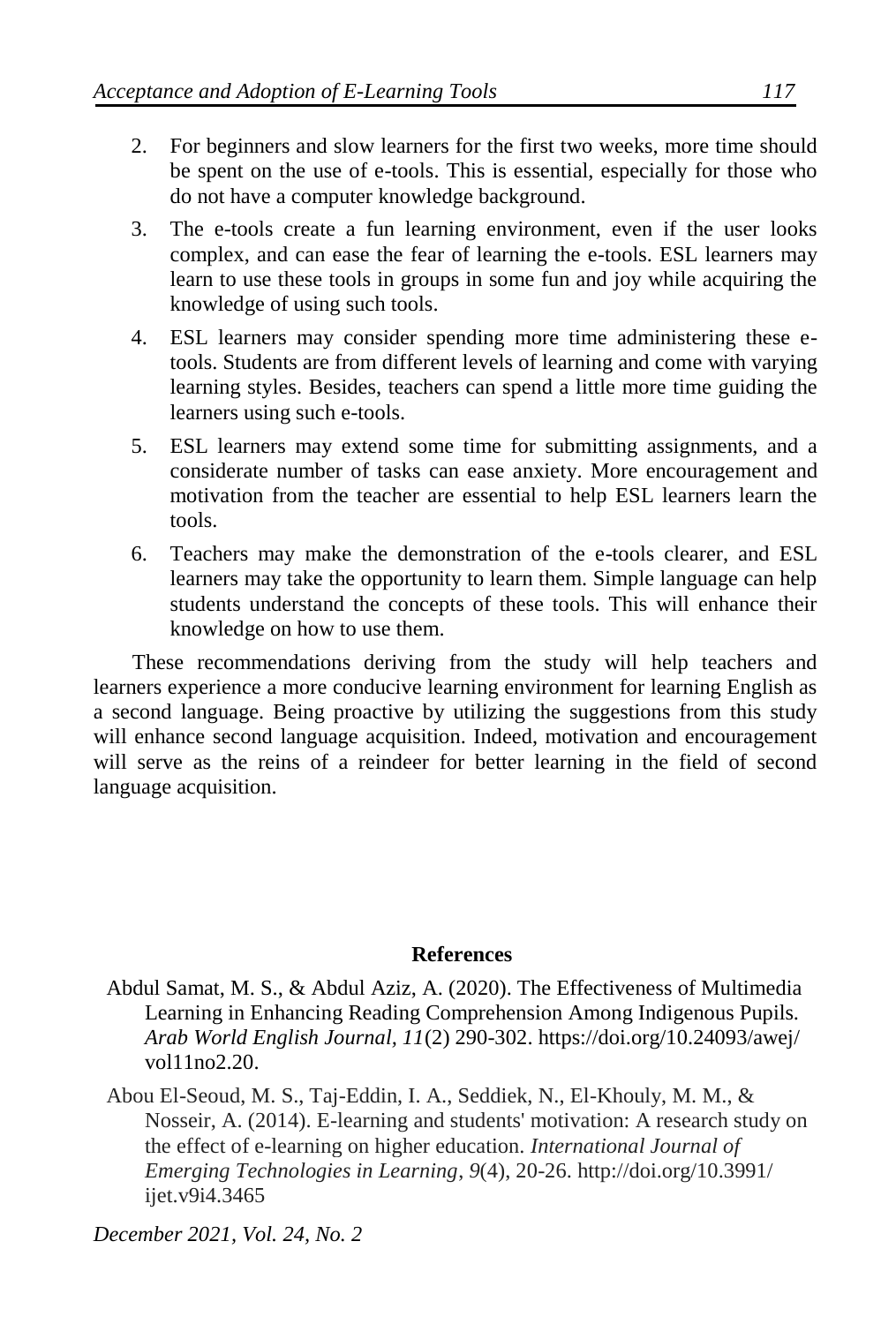- Addah, J. (2012). Computer literacy and E-learning: Attitudes among first year students in a Ghanaian medical school. *International Journal of Computer Applications,* 51, 22. https//doi=10.1.1.258.9375&rep=rep1&type=pdf
- Agarwal, S., Goel, D., & Sharma, A. (2013). Evaluation of the factors which contribute to the ocular complaints in computer users. Journal of Clinical and Diagnostic Research: JCDR, *7*(2), 331–335. https://doi.org/10.7860/JCDR/ 2013/5150.2760
- ALTUNAY, A. P. D. D., Campus, T. S., & Antakya, H. A. T. A. Y. (2014). Language learning strategies used by distance learners of English: A study with a group of Turkish distance learners of EFL. *Turkish Online Journal of Distance Education, 15.* doi: 10.35706/eltinfc.v3i2.4626
- Arkorful, V., & Abaidoo, N. (2015). The role of e-learning, advantages, and disadvantages of its adoption in higher education. *International Journal of Instructional Technology and Distance Learning, 12*(1), 29-42From https://www.itdl.org/Journal/Jan\_15/Jan15.pdf#page=33
- Bartley, S. J., & Golek, J. H. (2004). Evaluating the cost effectiveness of online and face-to-face instruction. *Educational Technology & Society, 7*(4), 167- 175. https://doi=10.1.1.100.5603&rep=rep1&type=pdf
- Basaza, G. N., & Milman, N. B. (2010). Considerations for designing instruction for online education in developing countries. *Distance Learning*, *7*(1), 57.
- Bediang, G., Stoll, B., Geissbuhler, A., Klohn, A. M., Stuckelberger, A., Nko'o, S., & Chastonay, P. (2013). Computer literacy and E-learning perception in Cameroon: the case of Yaounde Faculty of Medicine and Biomedical Sciences. *BMC Medical Education*, *13*(1), 1-8. https://doi.org/10.1186/1472- 6920-13-57
- Beinicke, A., & Bipp, T. (2018). Evaluating training outcomes in corporate elearning and classroom training. *Vocations and Learning*, *11*(3), 501-528. https://doi.org/10.1007/s12186-018-9201-7
- Bhatti, T. (2015). Exploring factors influencing the adoption of mobile commerce. The *Journal of Internet Banking and Commerce*. Retrieved from http://www.icommercecentral.com/open-access/exploring-factorsinfluencing-the-adoption-of-mobile-commerce.php?aid=38513
- Brewer, E. W., & Burgess, D. N. (2005). Professor's role in motivating students to attend class. *Journal of Industrial Teacher Education*, *42*(3), 24. https://ir.library.illinoisstate.edu/jste/vol42/iss3/3
- Chang, M. M. (2013). Effects of self-monitoring on web-based language learner's performance and motivation. *CALICO Journal, 27*(2), 298-310.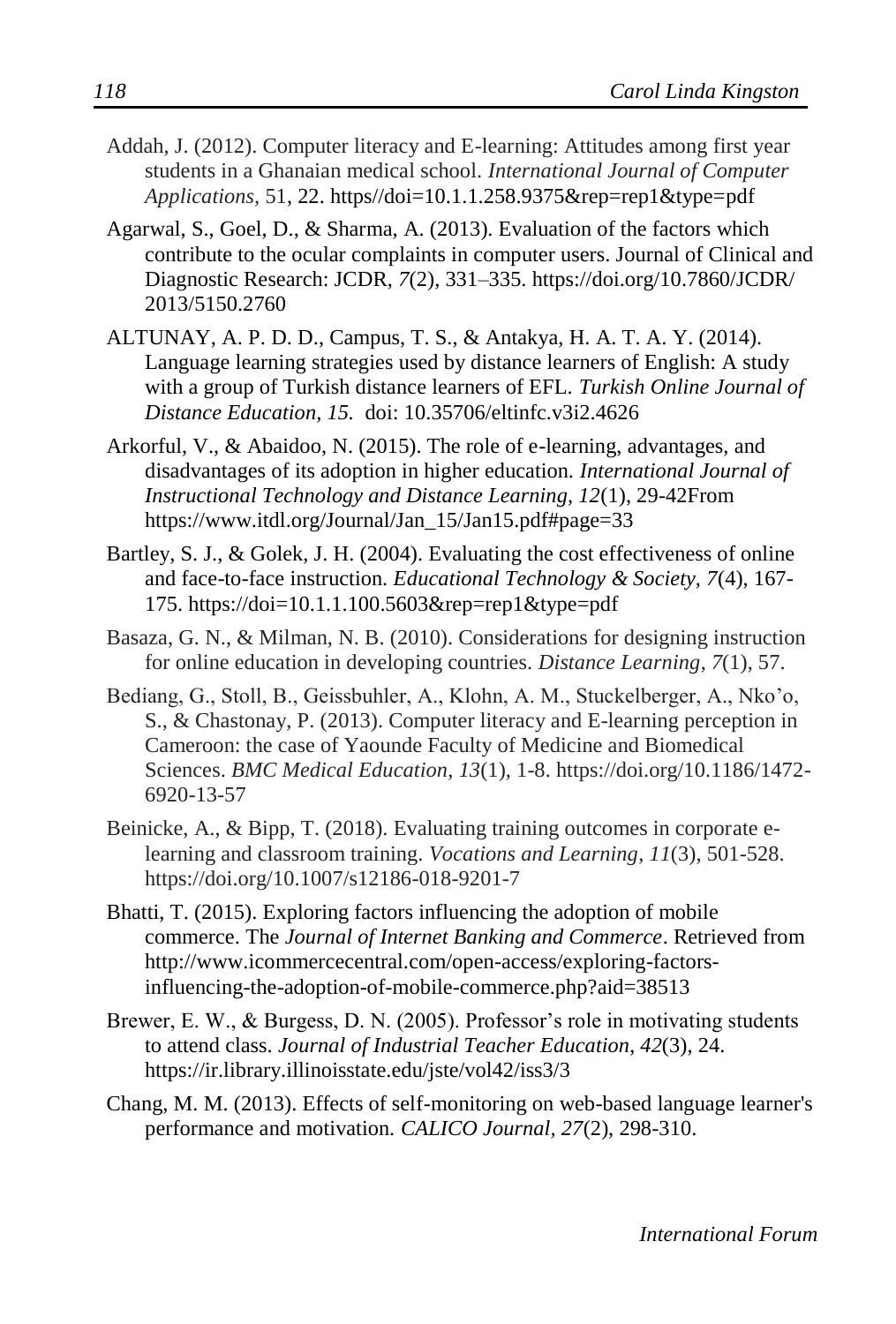- Yang, M. N., & Chen, S. C. (2007). An investigation on junior college students' learning problems in English-learning programs on the radio. *Language. Text. Society*, 1(2). From https://ltsj.online/2007-01-2-yang-chen-01/
- Chhabra, P. (2012). Use of e-learning tools in teaching English. International Journal of *Computing and Business Research*, *3*, 2229-6166. http://researchmanuscripts.com/isociety2012/9.pdf
- Chinnery, G. M. (2006). Emerging technologies: going to the MALL (Mobile Assisted Language Learning). *Language Learning & Technology, 10*(1), 9- 16. https://www.lltjournal.org//
- Cox, M. J. (2013). Formal to informal learning with IT: research challenges and misuses for e‐learning. *Journal of Computer Assisted Learning*, *29*(1), 85- 105. https://doi.org/10.1111/j.1365-2729.2012.00483.x
- Creswell, W.J. (2013) *Qualitative inquiry and research design: Choosing among the five approaches* (3rd ed). Sage
- Davis, F. D. (1989). Perceived usefulness, perceived ease of use, and user acceptance of information technology. *MIS Quarterly*, 319-340. doi: 10.2307/249008
- El-Seoud, S. A., El-Khouly, M. M., & Taj-Eddin, I. A. T. F. (2016). Motivation in e-learning: How do we keep learners motivated in an e-learning environment? *International Journal of Learning and Teaching*, *2*(1), 63-66. doi: 10.18178/ijlt.2.1.63-66
- Esra, M. E. Ş. E., & Sevilen, Ç. (2021). Factors influencing EFL students' motivation in online learning: A qualitative case study. *Journal of Educational Technology and Online Learning*, *4*(1), 11-22. https://dergipark.org.tr/en/download/article-file/1368502
- Ferri, F., Grifoni, P., & Guzzo, T. (2020). Online learning and emergency remote teaching: Opportunities and challenges in emergency situations. *Societies*, *10*(4), 86. file:///C:/Users/Carol%20Kingston/ Downloads/societies-10-00086%20(2).pdf
- Figlio, D., Rush, M., & Yin, L. (2013). Is it live or is it Internet? Experimental estimates of the effects of online instruction on student learning. *Journal of Labor Economics, 31*(4), 763–784. https://www.nber.org/system/files/working\_papers/w16089/w16089.pdf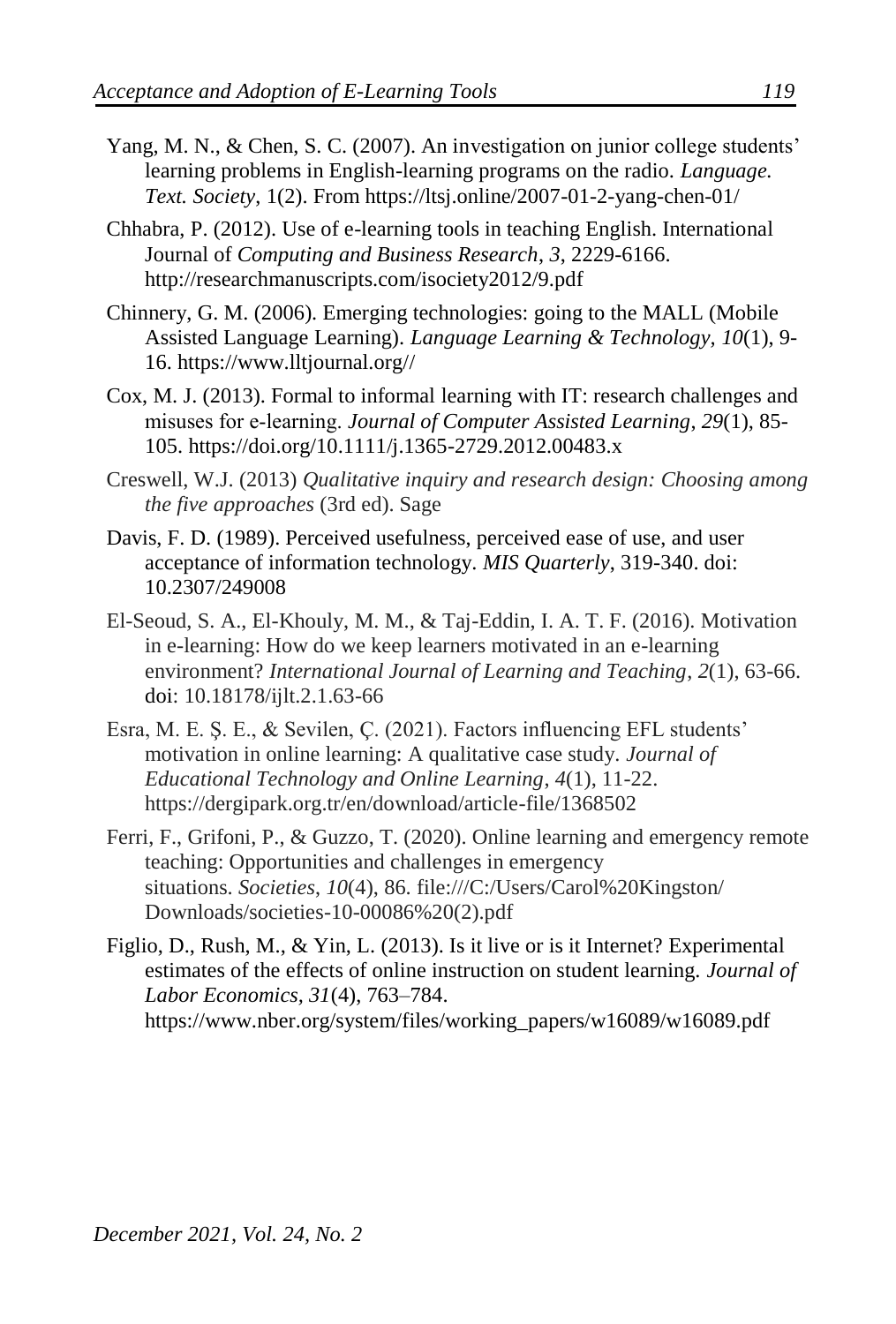- Galy, E., Downey, C., & Johnson, J. (2011). The effect of using e-learning tools in online and campus-based classrooms on student performance. *Journal of Information Technology Education: Research*, *10*(1), 209-230. https://scholar.google.com/scholar?hl=en&as\_sdt=0%2C5&q=Galy%2C+E. %2C+Downey%2C+C.%2C+%26+Johnson%2C+J.+%282011%29.+The+ef fect+of+using+e-learning+tools+in+online+and+campus-based+classrooms +on+student+performance.++Journal+of+Information+Technology+Educati on%3A+Research%2C+10%281%29%2C+209-230&btnG=
- Garrett, N. (2009). Computer‐assisted language learning trends and issues revisited: Integrating innovation. *The Modern Language Journal, 93*(1), 719- 740. https://scholar.google.com/scholar?hl=en&as\_sdt=0%2C5&q=Garrett %2C+N.+%282009%29.+Computer%E2%80%90assisted+language+learnin g+trends+and+issues+revisited%3A+Integrating+innovation.+The+Modern+ Language+Journal%2C+93%281%29%2C+719-740.+&btnG=
- Godwin-Jones, R. (2005). Emerging technologies: Messaging, gaming, peer-topeer sharing: Language learning strategies & tools for the millennial generation. *Language learning & technology*, *9*(1), 17-22. https:// scholarspace.manoa.hawaii.edu/bitstream/10125/44003/09\_01\_emerging.pdf
- Gonzales, A. L., McCrory Calarco, J., & Lynch, T. (2018). Technology problems and student achievement gaps: A validation and extension of the technology maintenance construct. *Communication Research, 47*(5), 750–770. https://doi.org/10.1177/0093650218796366
- Gowrisankaran S., Nahar N. K., Hayes, J. R., & Sheedy, J. E. (2012). Asthenopia and blink rate under visual and cognitive loads*. Optom Vis Sci, 89*, 97-104.
- Grolnick, W. S. (2015). Mothers' motivation for involvement in their children's schooling: Mechanisms and outcomes. *Motivation and Emotion, 39*(1), 63- 73. doi: 10.1007/s11031-014-9423-4
- Han, C. C, Liu, R, Liu, R. R., Zhu, Z. H., Yu ,R. B., & Ma, L. (2013). Prevalence of asthenopia and its risk factors in Chinese college students. *International Journal Ophthalmol, 6*, 718–722. doi: 10.3980/j.issn.2222-3959.2013.05.31
- Haron, N. N., Zaid, Y. H., & Ibrahim, N. (2015). E-Learning as a platform to learn English among ESL learners: benefits and barriers. *Research in Language Teaching and Learning*, *7*, 79-105.
- Hidi, S., & Boscolo, P. (Eds). (2007). *Writing and motivation*. Elsevier.
- Hwang, G. J., Wu, P. H., Zhuang, Y. Y., & Huang, Y. M. (2013). Effects of the inquiry-based mobile learning model on the cognitive load and learning achievement of students. *Interactive Learning Environments, 21*(4), 338- 354.: https://doi.org/10.1080/10494820.2011.575789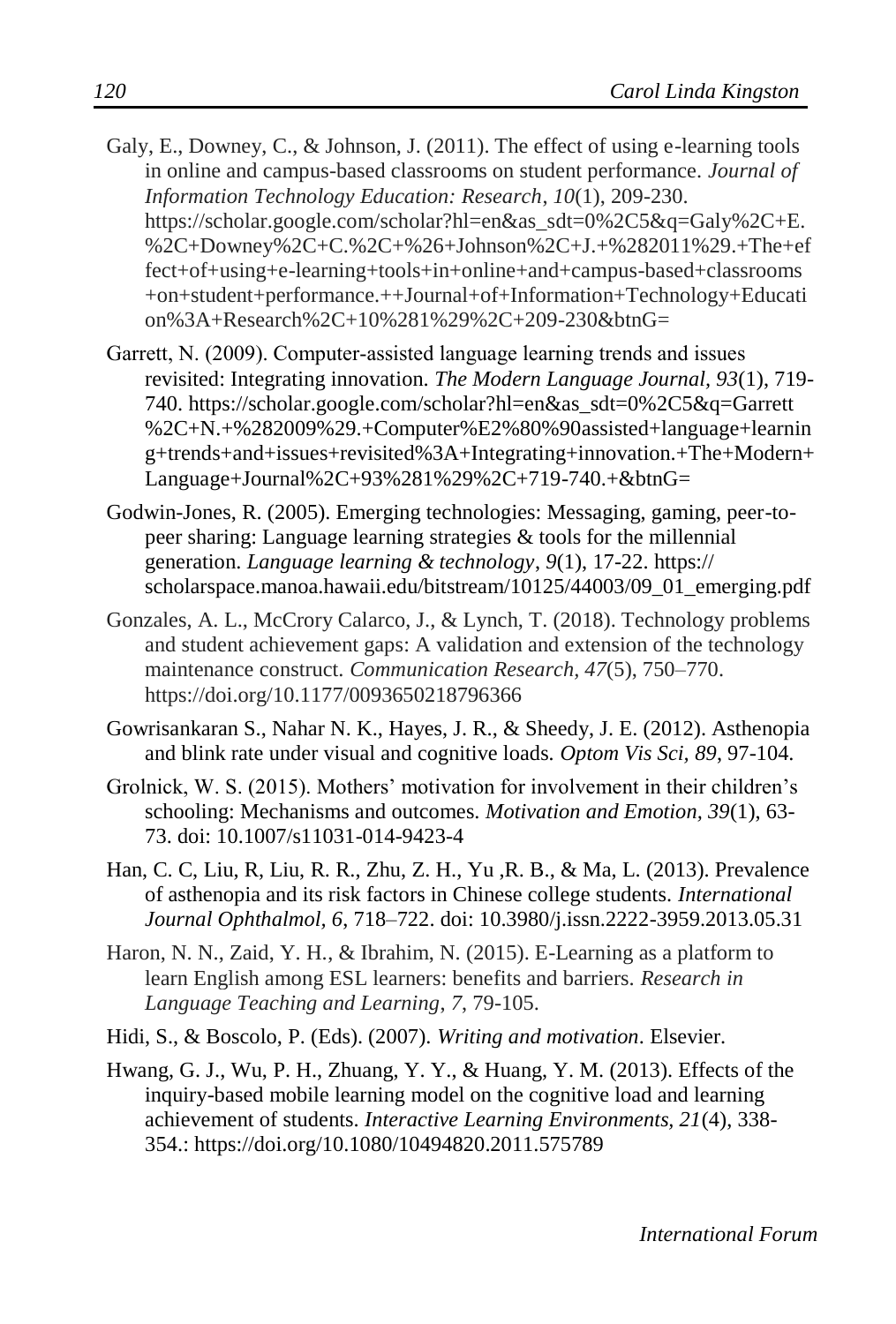- Indreica, E. S. (2014). E-learning platform: Advantages and disadvantages on time management. *eLearning & Software for Education*, *3*, 236-243. https://scholar.google.com/scholar?hl=en&as\_sdt=0%2C5&q=Indreica%2C+ E.+S.+%282014%29.+E-learning+platform%3A+Advantages+and+ disadvantages+on+time+management+.+eLearning+%26+Software+for+Edu cation%2C+3%2C+236-243.&btnG=
- Khan, I. A. (2020). Electronic learning management system: Relevance, challenges, and preparedness. *Journal of Emerging Technologies and Innovative Research*, *7*(5), 471-480. https://www.researchgate.net /profile/Intakhab-Khan2/publication/341320884\_Electronic\_Learning \_Management\_System\_Relevance\_Challenges\_and\_Preparedness/links/5eba 96c54585152169c87b67/Electronic-Learning-Management-System-Relevance-Challenges-and-Preparedness.pdf
- Kuama, S. (2016). Is Online Learning Suitable for All English Language Students? *PASAA: Journal of Language Teaching and Learning in Thailand*, *52*, 53-82. https://files.eric.ed.gov/fulltext/EJ1134684.pdf
- Lim, J. S., Agostinho, S., Harper, B., & Chicharo, J. (2014). The engagement of social media technologies by undergraduate informatics students for academic purpose in Malaysia. *Journal of Information, Communication and Ethics in Society, 12*(3), 177–194.
- Mahyoob, M. (2020). Challenges of e-learning during the COVID-19 pandemic experienced by EFL learners. *Arab World English Journal (AWEJ)*, *11*(4). https://doi.org/10.24093/awej/vol11no4.23
- Mason, R., Pegler, C., & Weller, M. (2004). E-portfolios: an assessment tool for online courses. *British Journal of Educational Technology, 35*(6), 717-727. https://ro.uow.edu.au/sspapers
- Mayer, R. E., & Moreno, R. (2003). Nine ways to reduce cognitive load in multimedia learning. *Educational Psychologist*, *38*(1), 43-52. http://caeldompel3.pbworks.com/f/E-portfolios.pdf
- McKnight, K., O'Malley, K., Ruzic, R., Horsley, M. K., Franey, J. J., & Bassett, K. (2016). Teaching in a digital age: How educators use technology to improve student learning. *Journal Of Research on Technology in Education*, *48*(3), 194-211. https://doi.org/10.1080/15391523.2016.1175856
- Merriam, S.B. (2009). *Qualitative research: A guide to design and implementation.* John Wiley.
- Merriam,S.B., & Tisdell, E.J. (2016). *Qualitative research: A guide to design and implementation.* (4th ed). Jossey-Bass.
- Meskill, C., & Anthony, N. (2014). Managing synchronous polyfocality in new media/new learning: Online language educators' instructional strategies. *System*, *42*, 177-188. https://doi.org/10.1016/j.system.2013.11.005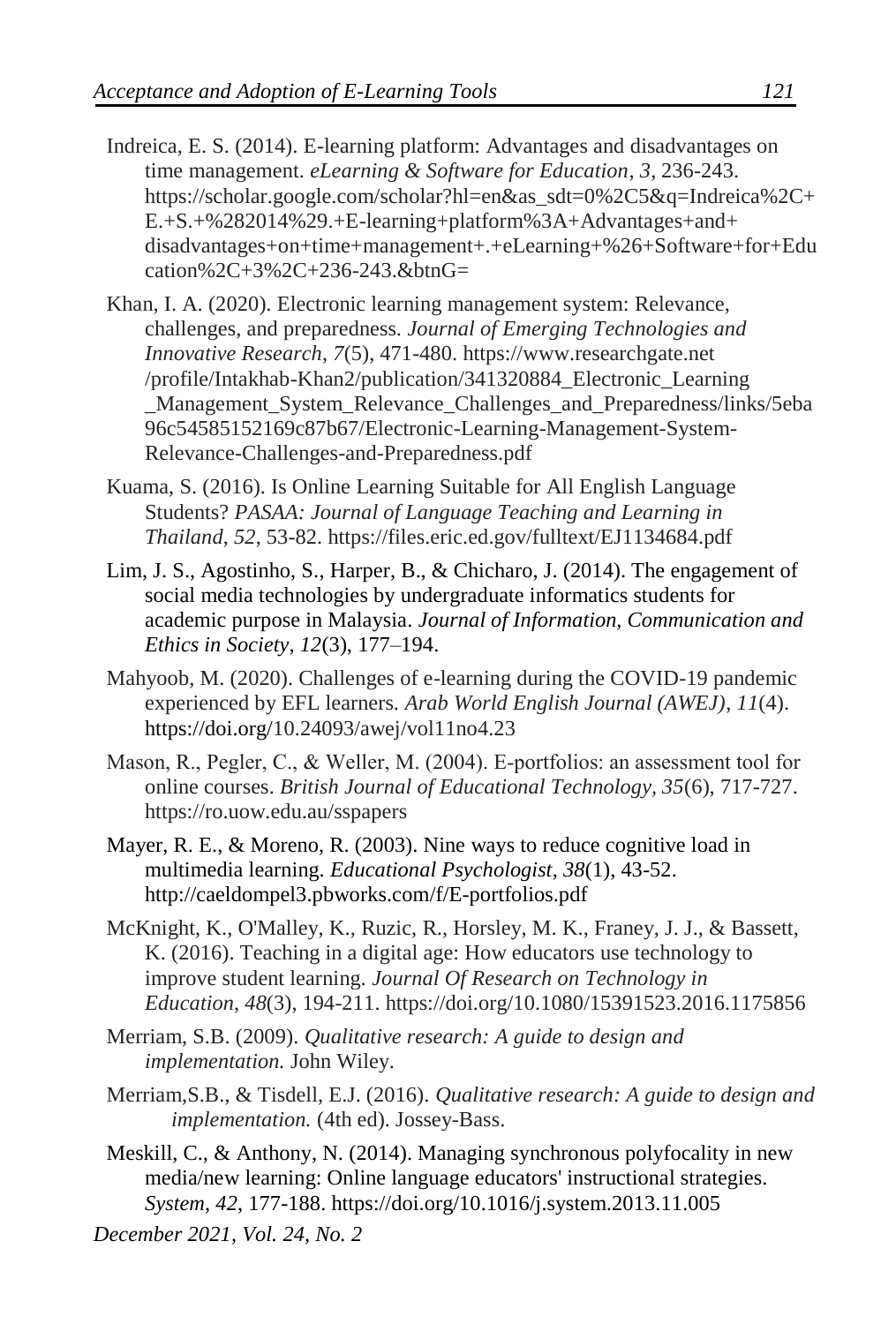- Moreno, R., & Mayer, R. E. (1999). Cognitive principles of multimedia learning: The role of modality and contiguity. *Journal of Educational Psychology*, *91*(2), 358. http://www.davidlewisphd.com/courses/EDD8121 /readings/1999-MorenoMayer.pdf
- Mutlu-Bayraktar, D., Cosgun, V., & Altan, T. (2019). Cognitive load in multimedia learning environments: A systematic review. *Computers & Education*, *141*, 103618. https://doi.org/10.1016/j.compedu.2019.
- Ngampornchai, A., & Adams, J. (2016). Students' acceptance and readiness for elearning in northeastern Thailand. *International Journal of Educational Technology in Higher Education*, *13*(1), 1-13. https://doi.org/10.1186/ s41239-016-0034-x
- Nomass, B. B. (2013). The impact of using technology in teaching English as a second language. *English Language and Literature Studies, 3*(1), 111. http://dx.doi.org/10.5539/ells.v3n1p111
- Noour, M. A. T., & Hubbard, N. (2015). Self-determination theory: Opportunities and challenges for blended e-learning in motivating Egyptian learners. *Procedia-Social and Behavioral Sciences*, *182*, 513-521.ElSevier
- Nunan, D. (2011). *Second language teaching and learning*. Cengage.
- Pajares, F. (1996). Self-efficacy beliefs in academic settings. *Review of Educational Research, 66,* 543-578. https://doi: 0.1.1.932.3251
- Pun, M. (2013). The use of multimedia technology in English language teaching: A global perspective. *Crossing the border: International Journal of Interdisciplinary Studies*, *1*(1), 29-38. https://scholar.google.com/scholar?hl =en&as\_sdt=0%2C5&q=Pun%2C+M.+%282013%29.+The+use+of+multim edia+technology+in+English+language+teaching%3A+A+global+perspectiv e.++Crossing+the+border%3A+International+Journal+of+Interdisciplinary+ Studies%2C+1%281%29%2C+29-38.&btnG=
- Ricoy, M. C., & Feliz, T. (2016). Twitter as a learning community in higher education. *Journal of Educational Technology & Society*, *19*(1), 237–248. https://www.researchgate.net/profile/Ahmet-Guneyli/publication/ 297765074\_Social\_networking\_as\_a\_tool\_for\_lifelong\_learning\_with\_ortho pedically\_impaired\_learners/links/5eb2d18892851cbf7fa9bba2/Socialnetworking-as-a-tool-for-lifelong-learning-with-orthopedically-impairedlearners.pdf#page=242
- Rudolph, M. (2017). Cognitive theory of multimedia learning. *Journal of Online Higher Education*, *1*(2), 1-10. doi: 10.1044/2016\_AJSLP-15-0181. PMID: 28672377.
- Ruleman, A. B. (2012). Social media at the university: A demographic comparison. *New Library World, 113*(7/8), 316–332. https://doi.org/10.1108/03074801211244940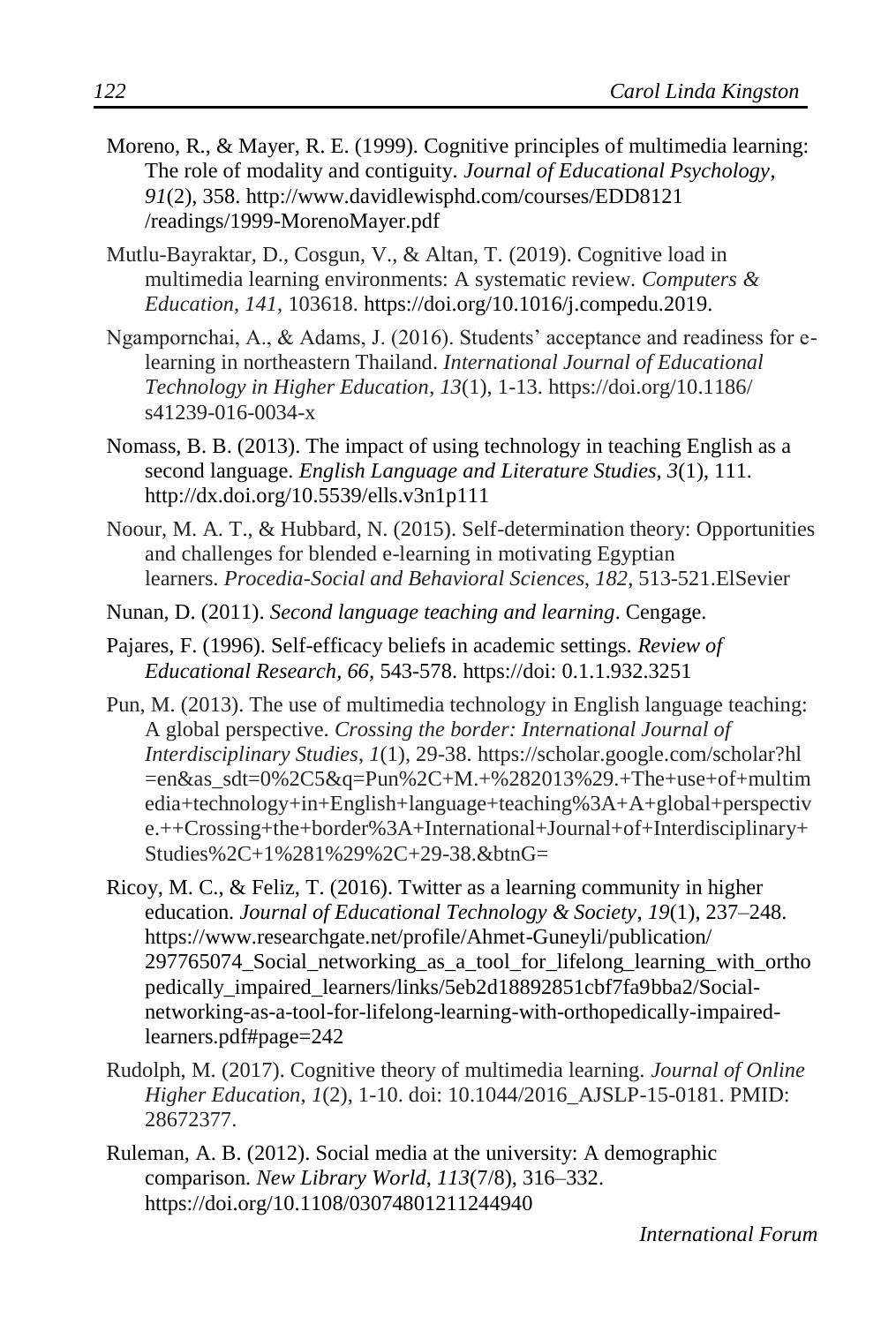- Ryan, R.M., & Deci, E.L. (2000). Intrinsic and extrinsic motivations: Classic definitions and new directions. *Contemporary Educational Psychology*, *25*(1), 54–67. doi:10.1006/ceps.1999.1020.
- Sakarji, S. R., Nor, K. B. M., Razali, M. M., Talib, N., Ahmad, N., & Saferdin, W. A. A. W. M. (2019). Investigating student's acceptance of e-learning using technology acceptance model among diploma in office management and technology students at Uitm Melaka. *Journal of Information*, *4*(13), 13- 26. doi: 10.35631/JISTM.413002
- Saldaña, J. (2016). *The coding manual for qualitative researchers*. Sage.
- Schneider, M. L., & Kwan, B. M. (2013). Psychological need satisfaction, intrinsic motivation and affective response to exercise in adolescents. Psychology of Sport and Exercise, 14(5), 776–785. https://doi.org/ 10.1016/j.psychsport.2013.04.005
- Shantakumari, N., Eldeeb, R., Sreedharan, J., & Gopal, K. (2014). Computer use and vision. related problems among university students in Ajman, United Arab Emirate. *Annals Of Medical and Health Sciences Research*, *4*(2), 258- 263. doi:10.4103/2141-9248.129058
- Soong, D. (2012). A study on EFL students' use of e-learning programs for learning English--taking a Taiwanese university as an example. *English Language Teaching*, *5*(4), 87-95. doi.org/10.5539/elt. v5n4p87
- Surjono, H. D. (2015). The effects of multimedia and learning style on student achievement in online electronics course. *Turkish Online Journal of Educational Technology*-*TOJET,14*(1), 116-122. https://files.eric.ed.gov /fulltext/EJ1057334.pdf
- Thorne, S. L., Black, R. W., & Sykes, J. M. (2009). Second language use, socialization, and learning in Internet interest communities and online gaming. *The Modern Language Journal, 93*(1), 802-821. https://scholar.google.com/scholar?hl=en&as\_sdt=0%2C5&q=Thorne%2C+ S.+L.%2C+Black%2C+R.+W.%2C+%26+Sykes%2C+J.+M.+%282009%29 .+Second+language+use%2C+socialization%2C+and+learning+in+Internet+ interest+communities+and+online+gaming+.+The+Modern+Language+Jour nal%2C+93%281%29%2C+802-821.&btnG=
- Vansteenkiste, M., Lens, W., & Deci, E. L. (2006). Intrinsic versus extrinsic goal contents in self-determination theory: Another look at the quality of academic motivation. Educational Psychologist, 41(1), 19–31. https://doi.org/10.1207/s15326985ep4101\_4
- Walker, C., Greene, B., & Mansell, R. (2006). Identification ion with academics, intrinsic/extrinsic motivation, and self-efficacy as predictors of cognitive engagement. *Learning and Individual Differences*, *16*(1), 1-12. https://doi.org/10.1016/j.lindif.2005.06.004